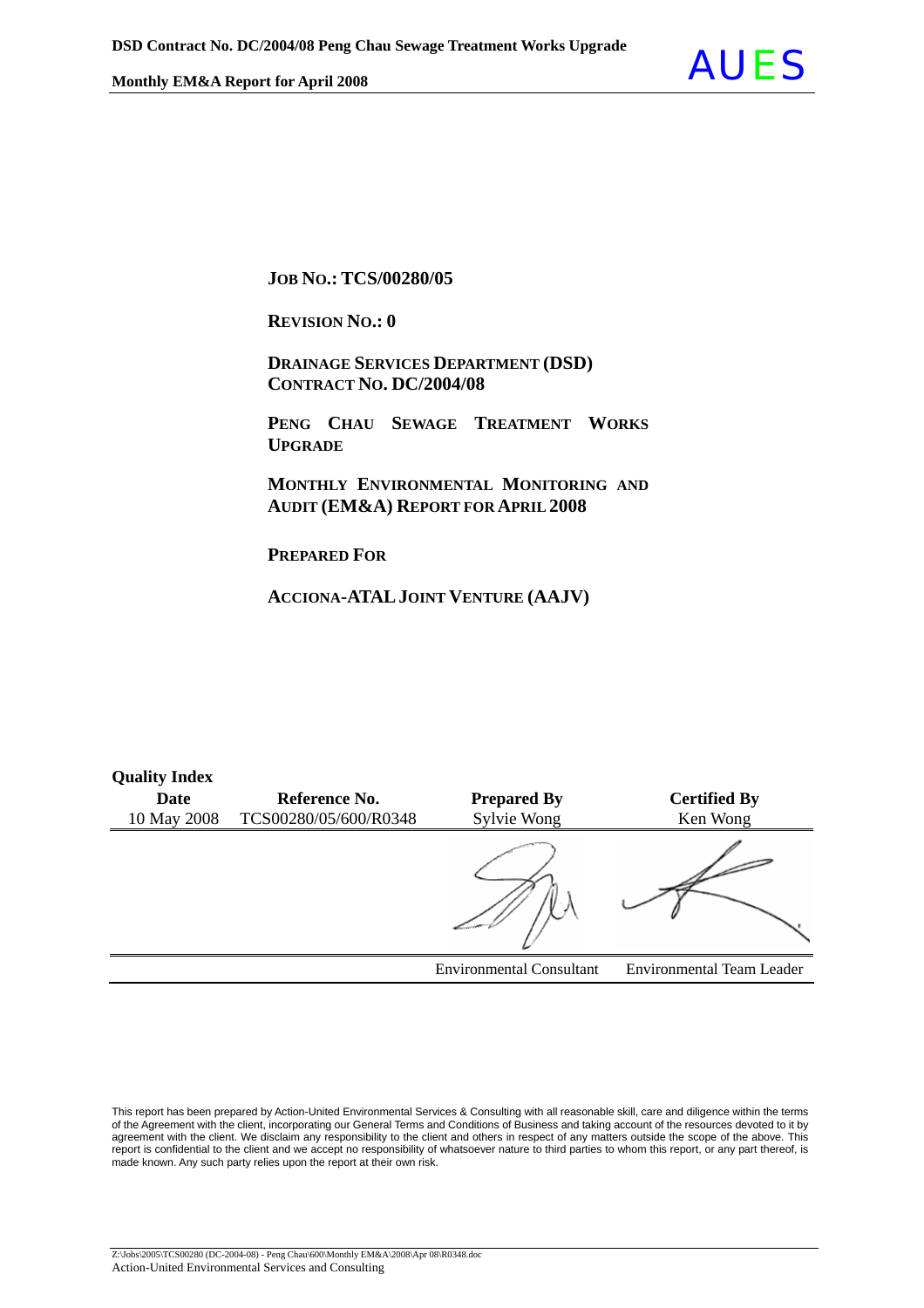

### **TABLE OF CONTENTS**

| 1.0        | <b>INTRODUCTION</b>                                   | $\mathbf{1}$   |
|------------|-------------------------------------------------------|----------------|
| <b>2.0</b> | <b>PROJECT ORGANIZATION AND CONSTRUCTION PROGRESS</b> | 1              |
| 3.0        | SUMMARY OF IMPACT MONITORING REQUIREMENTS             | $\overline{2}$ |
| 4.0        | <b>IMPACT MONITORING METHDOLOGY</b>                   | 3              |
| 5.0        | <b>IMPACT MONITORING RESULTS</b>                      | 7              |
| 6.0        | <b>WASTE MANAGEMENT</b>                               | 8              |
| 7.0        | <b>SITE INSPECTION</b>                                | 9              |
| 8.0        | <b>ENVIRONMENTAL COMPLAINT AND NON-COMPLIANCE</b>     | 9              |
| 9.0        | <b>IMPLEMENTATION STATUS OF MITIGATION MEASURES</b>   | 9              |
| 10.0       | <b>IMPACT FORECAST</b>                                | 10             |
| 11.0       | <b>CONCLUSION</b>                                     | 11             |

#### **LIST OF TABLES**

| TABLE 2-1 | <b>MAJOR CONSTRUCTION ACTIVITIES IN THE REPORTING MONTH</b> |
|-----------|-------------------------------------------------------------|
|           |                                                             |

- **TABLE 2-2 STATUS OF ENVIRONMENTAL LICENSES AND PERMITS**
- **TABLE 3-1 SUMMARY OF EM&A REQUIREMENTS**
- **TABLE 3-2 ACTION AND LIMIT LEVELS FOR AIR QUALITY**
- **TABLE 3-3 ACTION AND LIMIT LEVELS FOR CONSTRUCTION NOISE**
- **TABLE 3-4 ACTION AND LIMIT LEVELS FOR MARINE WATER QUALITY**
- **TABLE 4-1 LOCATION OF AIR QUALITY AND NOISE MONITORING STATION**
- **TABLE 4-2 LOCATIONS OF MARINE WATER QUALITY MONITORING**
- **TABLE 4-3 MONITORING EQUIPMENT USED IN EM&A PROGRAM**
- **TABLE 4-4 ANALYTICAL METHODS APPLIED TO MARINE WATER QUALITY SAMPLES**
- **TABLE 5-1 SUMMARY OF 24-HOUR AND 1-HOUR TSP MONITORING RESULTS**
- **TABLE 5-2 SUMMARY OF CONSTRUCTION NOISE MONITORING RESULTS**
- **TABLE 6-1 SUMMARY OF WASTE QUANTITIES FOR DISPOSAL**
- **TABLE 6-2 SUMMARY OF QUANTITIES OF RECYCLING MATERIALS**
- **TABLE 8-1 STATISTICAL SUMMARY OF ENVIRONMENTAL COMPLAINTS**
- **TABLE 11-1 SUMMARY OF THE EXCEEDANCES FOR IMPACT MONITORING**

### **LIST OF APPENDICES**

- **APPENDIX A PROJECT SITE LAYOUT**
- **APPENDIX B ENVIRONMENTAL ORGANISATION STRUCTURE**
- **APPENDIX C LOCATIONS OF DESIGNATED MONITORING STATIONS**
- **APPENDIX D EQUIPMENT CALIBRATION CERTIFICATES**
- **APPENDIX E IMPACT MONITORING SCHEDULES**
- **APPENDIX F GRAPHICAL PLOTS OF AIR QUALITY AND CONSTRUCTION NOISE MONITORING RESULTS**
- **APPENDIX G METEOROLOGICAL DATA IN THE REPORTING PERIOD**
- **APPENDIX H THREE-MONTH ROLLING PROGRAM**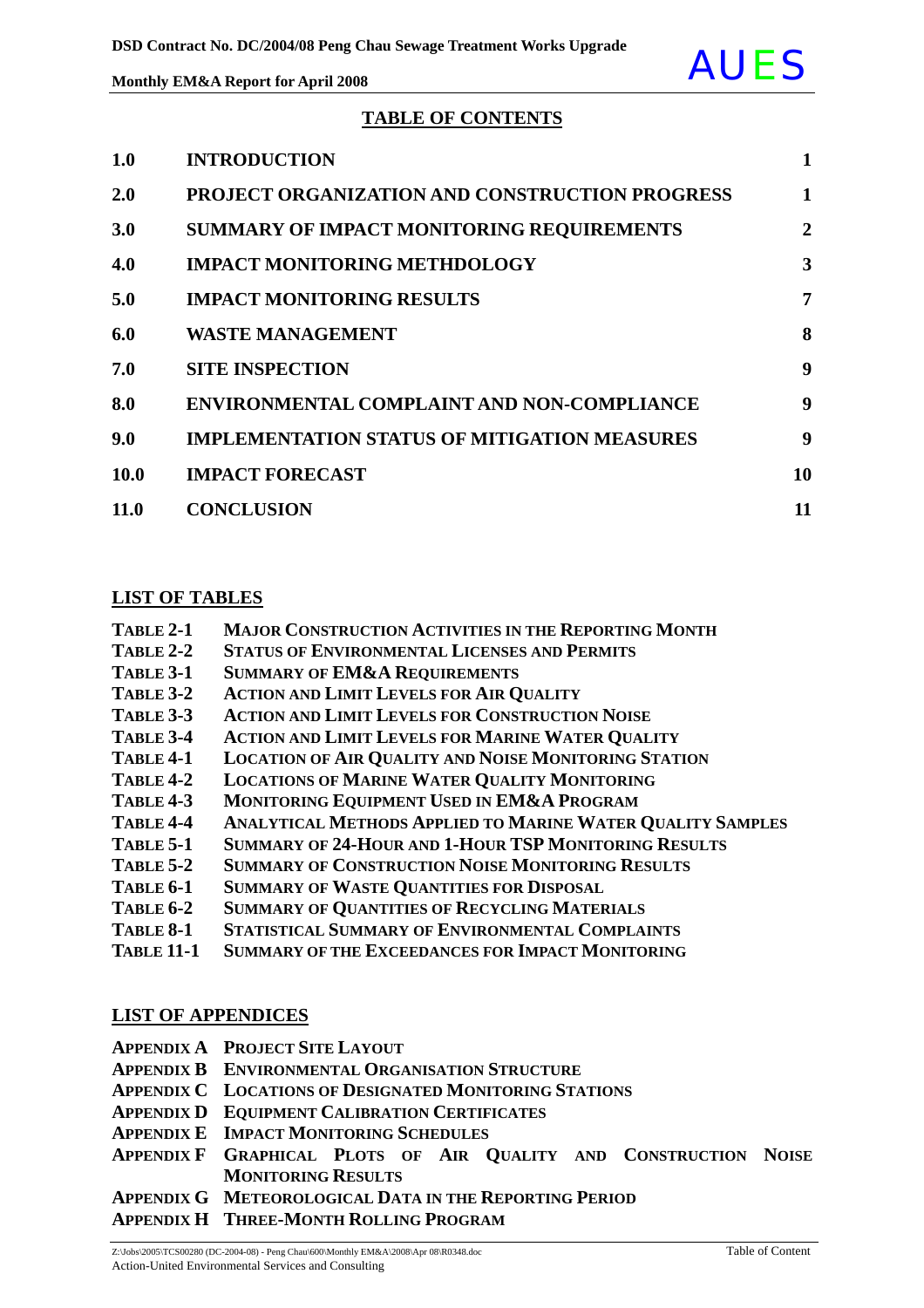#### **EXECUTIVE SUMMARY**

- ES01. Acciona-ATAL Joint Venture (AAJV) has been awarded the DSD Contract DC/2004/08 (Project) for the Peng Chau Sewage Treatment Works Upgrade in May 2005. The Project requires an Environmental Monitoring & Audit (EM&A) program to be implemented by an Environmental Team (ET) throughout the contract period in compliance with the requirements as stated in the project Environmental Permit (EP-203/2004) and the Project EM&A manual.
- ES02. Action-United Environmental Services and Consulting (AUES) has been commissioned by AAJV to be an independent Environmental Team (ET) to implement the EM&A program in compliance with the EP and the project EM&A Manual.
- ES03. This report presents the monitoring results and audit findings under the EM&A program during the reporting month for **April 2008**.

#### **EM&AACTIVITIES IN THE REPORTING MONTH**

- ES04. A summary of the monitoring activities in this reporting month is listed below:
	- 1-Hour TSP Monitoring 15 Events
	- 24-Hour TSP Monitoring 5 Events
	- Construction Noise Monitoring 5 Events
	- Marine Water Quality Monitoring 0 Event
	- Site Inspection Audit 4 Times

**AIR QUALITY**

ES05. No exceedances of 1-Hour and 24-Hour TSP measurements were recorded in this reporting month.

#### **CONSTRUCTION NOISE**

ES06. No Limit Level exceedance in construction noise measurements was recorded and no noise complaint (Action Level) was received in this reporting month.

#### **MARINE WATER QUALITY**

ES07. The marine based construction activities had been completed on 1 August 2006, post marine water quality monitoring was commenced on 2 August 2006 and completed on 1 September 2006 in accordance with Clause 4.32 of the EM&A Manual. All the measurement results at the control/impact stations were within the baseline range. The monitoring results were presented in the pervious Monthly EM&A Report (September 2006).

#### **SUMMARY OF MONITORING EXCEEDANCES**

ES08. A summary of monitoring exceedances in this reporting month for air quality, construction noise and marine water quality monitoring are presented below:-

| <b>Env. Quality</b>   | <b>Parameters</b>   |     | Compliance % Investigation & Corrective Actions                                                                    |
|-----------------------|---------------------|-----|--------------------------------------------------------------------------------------------------------------------|
| Air Ouality           | 1-Hour TSP          | 100 | Not Required for 100% Compliance                                                                                   |
|                       | 24-Hour TSP         | 100 | Not Required for 100% Compliance                                                                                   |
| <b>Noise</b>          | Leg (30min) Daytime | 100 | Not Required for 100% Compliance                                                                                   |
| Marine Water Quality* |                     | -   |                                                                                                                    |
|                       |                     |     | Note: * No marine water quality impact monitoring was required since all marine based construction activities were |

Z:\Jobs\2005\TCS00280 (DC-2004-08) - Peng Chau\600\Monthly EM&A\2008\Apr 08\R0348.doc Page i of ii completed on 01 August 2006.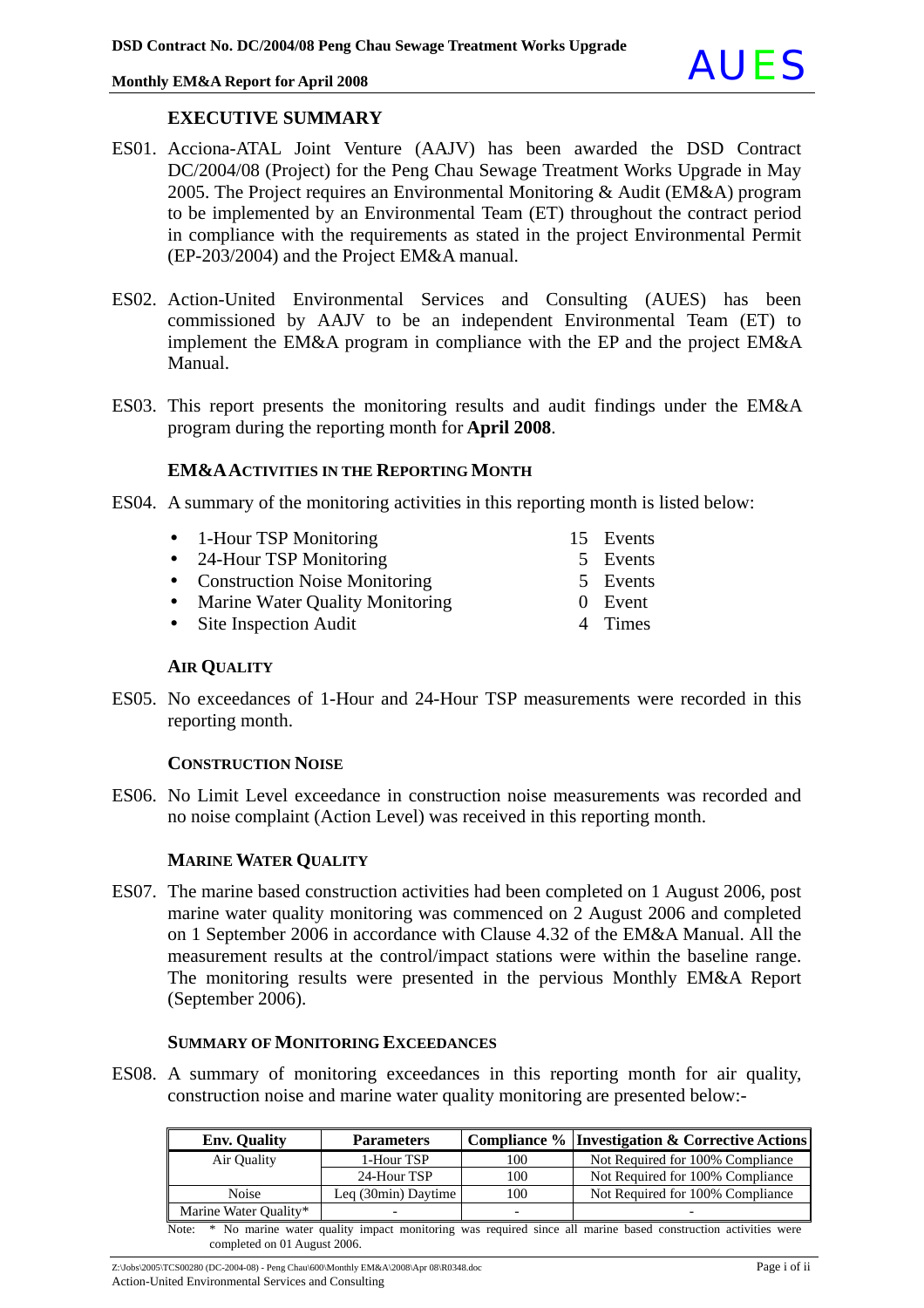

#### **ENVIRONMENTAL COMPLAINTS**

ES09. No environmental complaint was received in this reporting month.

#### **ENVIRONMENTAL SUMMONS**

ES10. No environmental summons was received in this reporting month.

#### **FUTURE KEY ISSUES**

ES11. The potential environmental impacts for this project generally include air quality, noise, water quality and construction waste. The contractor is to properly implement the required environmental mitigation measures as per the Implementation Schedule in the EM&A manual to ensure no significant adverse environmental impact arises from the construction works. The contractor was reminded to maintain good house-keeping throughout the construction period.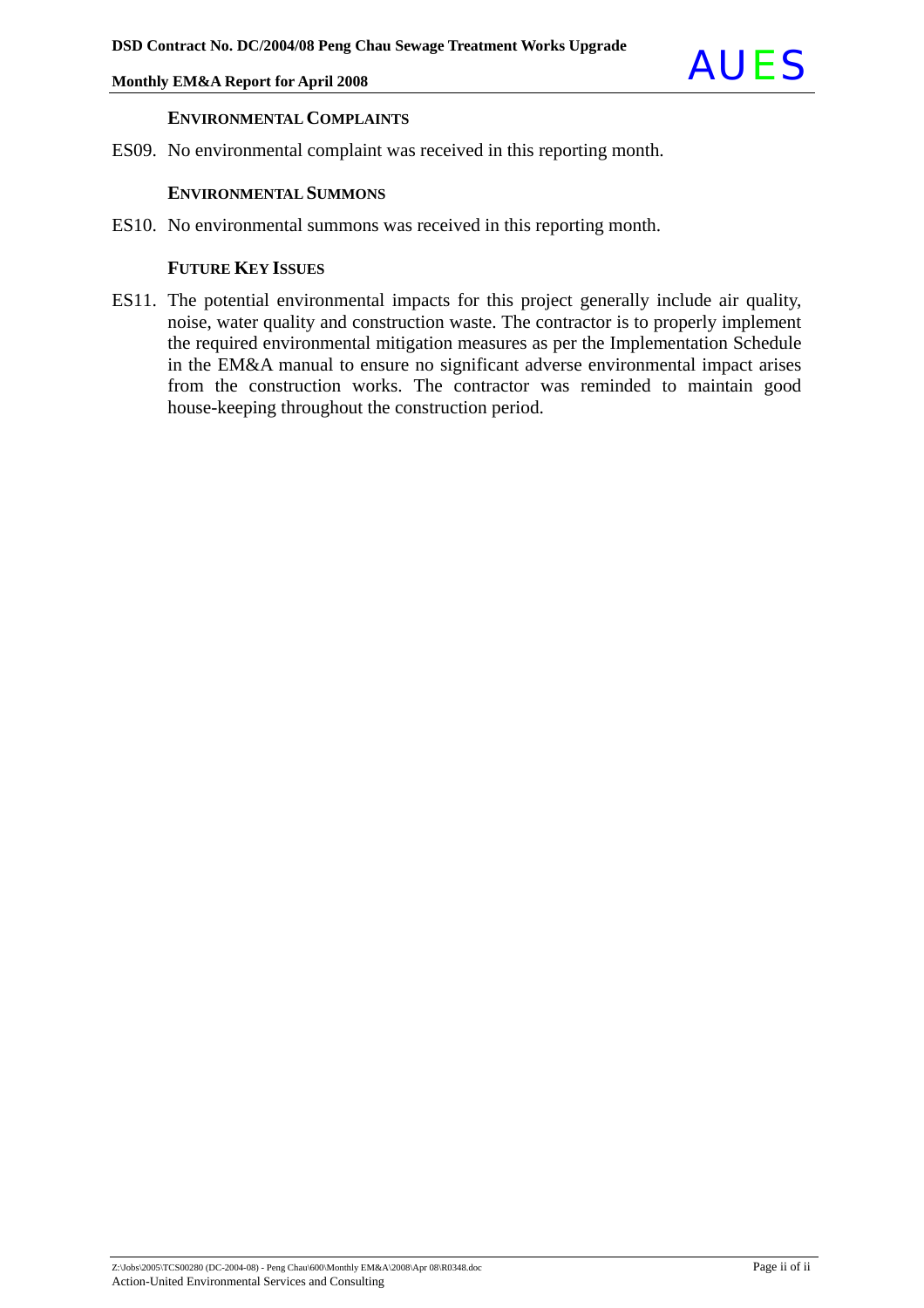

#### **1.0 INTRODUCTION**

- 1.01 Acciona-ATAL Joint Venture (AAJV) has been awarded the DSD Contract DC/2004/08 (Project) for the upgrading of Peng Chau Sewage Treatment Works in May 2005. The Project requires an Environmental Monitoring & Audit (EM&A) program to be implemented by an Environmental Team (ET) throughout the contract period in compliance with the requirements as stated in the project Environmental Permit (EP-203/2004) and the project EM&A manual. The location of the project site is presented in **Appendix A**.
- 1.02 The works to be executed under this project mainly comprise the following:-
	- Upgrade and reconstruct the existing Peng Chau Sewage Treatment Works (STW);
	- Construct an emergency overflow, storm tanks and submarine outfall;
	- Provide de-odourization facilities and associated sludge treatment facilities, and extend inlet pumping mains and construct an equalization tank;
	- Demolish the existing treatment facilities;
	- Construct sludge drying bed; and
	- Construct remaining works
- 1.03 Action-United Environmental Services and Consulting (AUES) has been commissioned by AAJV to be the independent environmental team (ET) for implementation of the EM&A program in accordance with the requirements as set out in the EP and the project EM&A manual.
- 1.04 This report presents the monitoring results and audit findings under the EM&A program during the reporting month for **April 2008.**

#### **REPORT STRUCTURE**

1.05 The Monthly EM&A report is structured into the following sections:-

| <b>SECTION 1</b>  | <b>INTRODUCTION</b>                                   |
|-------------------|-------------------------------------------------------|
| <b>SECTION 2</b>  | <b>PROJECT ORGANIZATION AND CONSTRUCTION PROGRESS</b> |
| <b>SECTION 3</b>  | <b>SUMMARY OF IMPACT MONITORING REQUIREMENTS</b>      |
| <b>SECTION 4</b>  | <b>IMPACT MONITORING METHODOLOGIES</b>                |
| <b>SECTION 5</b>  | <b>IMPACT MONITORING RESULTS</b>                      |
| <b>SECTION 6</b>  | <b>WASTE MANAGEMENT</b>                               |
| <b>SECTION 7</b>  | <b>SITE INSPECTION</b>                                |
| <b>SECTION 8</b>  | <b>ENVIRONMENTAL COMPLAINTS AND NON-COMPLIANCE</b>    |
| <b>SECTION 9</b>  | <b>IMPLEMENTATION STATUES OF MITIGATION MEASURES</b>  |
| <b>SECTION 10</b> | <b>IMPACT FORECAST</b>                                |
| <b>SECTION 11</b> | <b>CONCLUSIONS</b>                                    |

### **2.0 PROJECT ORGANIZATION AND CONSTRUCTION PROGRESS**

#### **PROJECT ORGANIZATION AND MANAGEMENT STRUCTURE**

2.01 The organization chart and lines of communication with respect to the on-site environmental management and monitoring program are shown in **Appendix B**.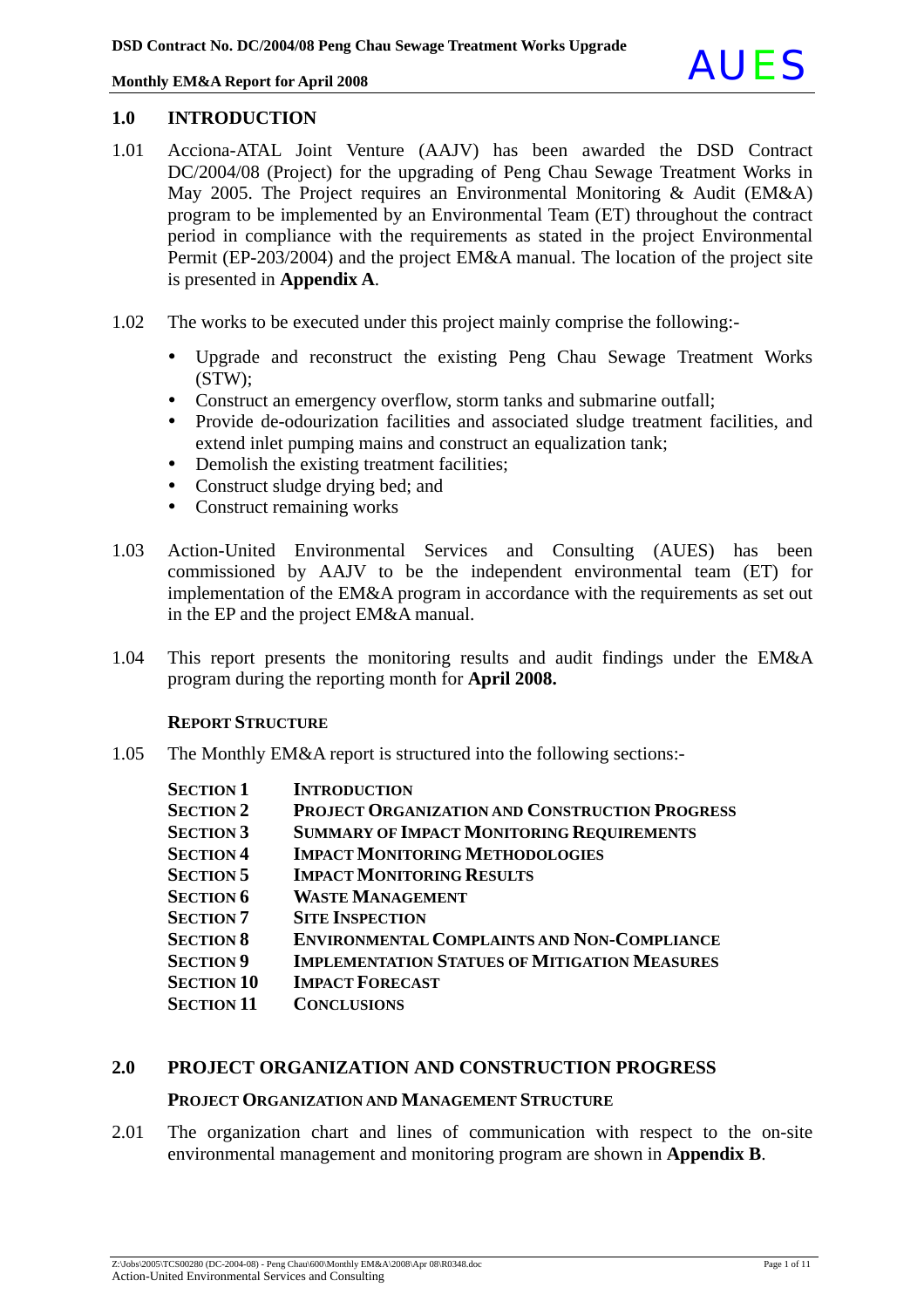#### **CONSTRUCTION PROGRESS**

2.02 A summary of the major construction activities undertaken in this reporting month is shown in **Table 2-1**.

| <b>Locations</b> | <b>Description of Construction Activities</b>                                                        |
|------------------|------------------------------------------------------------------------------------------------------|
| Portion P        |                                                                                                      |
| Portion O        | $\overline{\phantom{0}}$                                                                             |
| Portion R        | Casting the substructure and superstructure of Drying Bed House<br>Manhole and drainage construction |
| Portion S        |                                                                                                      |
| Area A           | -                                                                                                    |
| Area B           |                                                                                                      |
| Area C           |                                                                                                      |

| Table 2-1 Major Construction Activities in the Reporting Month |
|----------------------------------------------------------------|
|                                                                |

#### **SUMMARY OF ENVIRONMENTAL SUBMISSIONS**

2.03 A summary of the relevant permits, licences, and/or notifications on environmental protection for the Project during this reporting month is presented in **Table 2-2***.*

**Table 2-2 Status of Environmental Licenses and Permits** 

| <b>Items</b> | <b>Item Description</b>                                                                                         | <b>License/Permit Status</b> |
|--------------|-----------------------------------------------------------------------------------------------------------------|------------------------------|
|              | Environmental Permit No.: EP-203/2004                                                                           | Issued at 30 November 2004   |
| ↑            | Air Pollution Control (Construction Dust)                                                                       | Notified EPD on 17 June 2005 |
| 3            | Water Pollution Control (Discharge Licence) No.: EP890/W2/XE005                                                 | Valid to 30 September 2010   |
| 4            | Chemical Waste Producer Registration No.: WPN:5213-976-N2449-01                                                 | Registration on 03 June 2005 |
| 5            | Exemption for site concrete batching plant licence                                                              | Issued at 21 October 2005    |
| 6            | Exemption Account for Disposal of Construction Waste (Account Valid until 27 September 2008<br>Number: 5000577) |                              |

### **3.0 SUMMARY OF IMPACT MONITORING REQUIREMENTS**

- 3.01 Environmental monitoring and audit requirements are set out in the project EM&A manual. Air quality, construction noise and marine water quality have been identified as the key environmental issues under this project during the construction phase.
- 3.02 A summary of the EM&A requirements for air quality, construction noise and marine water quality monitoring are shown in **Table 3-1***.* The designated station/locations for air quality, construction noise and marine water quality monitoring are shown in **Appendix C**.

| <b>Environmental Aspect</b> | <b>Monitoring Parameters</b>                       |                           |  |
|-----------------------------|----------------------------------------------------|---------------------------|--|
| Air Quality                 | 1-Hour TSP                                         |                           |  |
|                             | 24-Hour TSP                                        |                           |  |
| <b>Construction Noise</b>   | $Leg_{(30min)}$ during normal working hours        |                           |  |
|                             | Supplementary $L_{10}$ and $L_{90}$ for reference. |                           |  |
|                             | Dissolved Oxygen (DO);                             | Salinity;                 |  |
| Marine Water Ouality        | Temperature;                                       | Suspended Solids (SS);    |  |
|                             | Turbidity;                                         | Ammonia Nitrogen; and     |  |
|                             | pH;                                                | Total Inorganic Nitrogen. |  |

**Table 3-1 Summary of EM&A Requirements**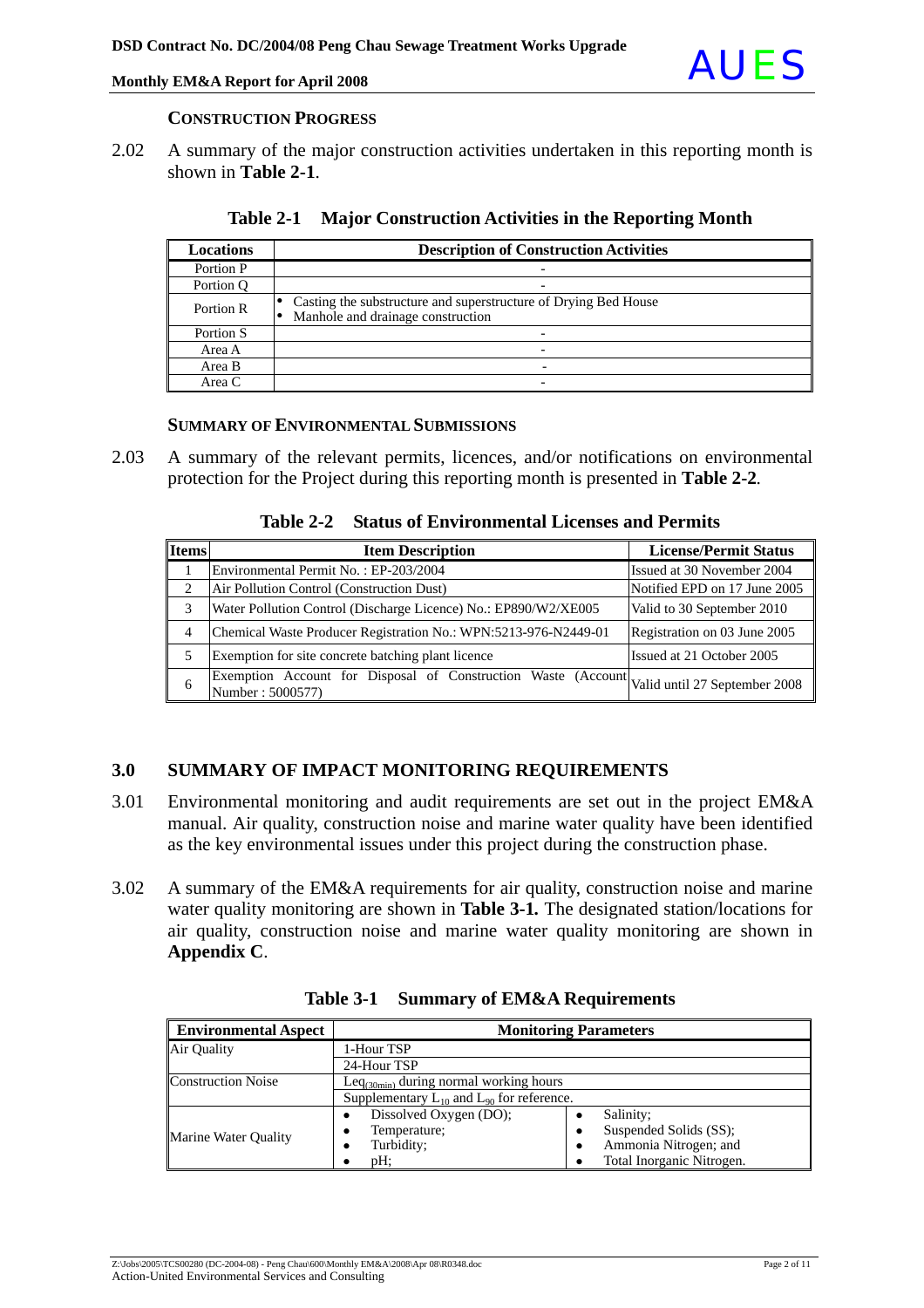

- 3.03 Air quality monitoring is carried out once in every six days for 24-Hour TSP and 3 times every six days for 1-Hour TSP at the designated monitoring station.
- 3.04 Construction noise monitoring is conducted once in every six days at the designated monitoring station. Measurements of  $\text{Leq}_{(30\text{min})}$  shall be taken between 0700 and 1900 with supplementary  $L_{10}$  and  $L_{90}$  data will be collected.
- 3.05 Marine water quality monitoring is carried out 3 times every week at 4 designated monitoring locations (2 Control stations and 2 Impact stations).
- 3.06 The impact marine water quality monitoring program shall be conducted during the course of marine based construction activities of the Project.
- 3.07 A summary of the Action/Limit (A/L) Levels for air quality, construction noise and marine water quality are shown in **Tables 3-2, 3-3** and **3-4**.

| <b>Monitoring Location</b> | Action Level $(\mu g/m^3)$ |                     | Limit Level $(\mu g/m^3)$ |              |
|----------------------------|----------------------------|---------------------|---------------------------|--------------|
|                            | <b>1-Hour TSP</b>          | 24-Hour TSP         | 1-Hour TSP                | 24-Hour TSP  |
| AN 1                       | $\sigma = 346$             | $\sqrt{2}$ or = 163 | $\sigma = 500$            | $>$ or = 260 |

#### **Table 3-2 Action and Limit Levels for Air Quality**

| Table 3-3                | <b>Action and Limit Levels for Construction Noise</b> |                        |
|--------------------------|-------------------------------------------------------|------------------------|
| <b>Monitoring Period</b> | Action Level in $dB(A)$                               | Limit Level in $dB(A)$ |

## **Table 3-4 Action and Limit Levels for Marine Water Quality**

When one or more documented

when one or more documented  $> 75 \text{ dB(A)}$ 

| таше э-ч<br>Action and Linni Levels for Marine water Quanty |               |                                                                                          |                                                                                       |  |
|-------------------------------------------------------------|---------------|------------------------------------------------------------------------------------------|---------------------------------------------------------------------------------------|--|
| <b>Parameters</b>                                           |               | <b>Action Level</b>                                                                      | <b>Limit Level</b>                                                                    |  |
| Surface $&$<br>DO<br>Mid-depth                              |               | $\epsilon$ or = 4.1                                                                      | $\epsilon$ or = 3.9                                                                   |  |
| mg/L                                                        | <b>Bottom</b> | $\epsilon$ or =3.3                                                                       | $\epsilon$ or = 2.0                                                                   |  |
| Turbidity, NTU                                              |               | 6.2 or 120% of upstream control station's<br>SS at the same tide of the same day.        | 7.5 or 130% of upstream control station's<br>SS at the same tide of the same day.     |  |
| SS, mg/L                                                    |               | or 120% of upstream control<br>17.6<br>station's SS at the same tide of the same<br>day. | 20.2 or 130% of upstream control<br>station's SS at the same tide of the same<br>day. |  |
| $NH3-N$ , mg/L                                              |               | $>$ or = 0.16                                                                            | $>$ or = 0.22                                                                         |  |
| $TIN$ , mg/L                                                |               | $>$ or = 0.91                                                                            | $>$ or = 0.94                                                                         |  |
| E.Coli. cfu/100mL                                           |               | $>$ or = 374                                                                             | $>$ or = 610                                                                          |  |

3.08 The Event Action Plan for air quality, construction noise and marine water quality has been implemented in this project. Details of the Event Action Plan were presented in the First Impact EM&A report.

### **4.0 IMPACT MONITORING METHDOLOGY**

### **MONITORING LOCATIONS**

0700-1900 hours on normal

weekdays

4.01 There is one designated station for air quality and construction noise monitoring and four (4) designated locations for marine water quality monitoring. Their locations are shown in **Tables 4-1** and **4-2** and geographically in **Appendix C**.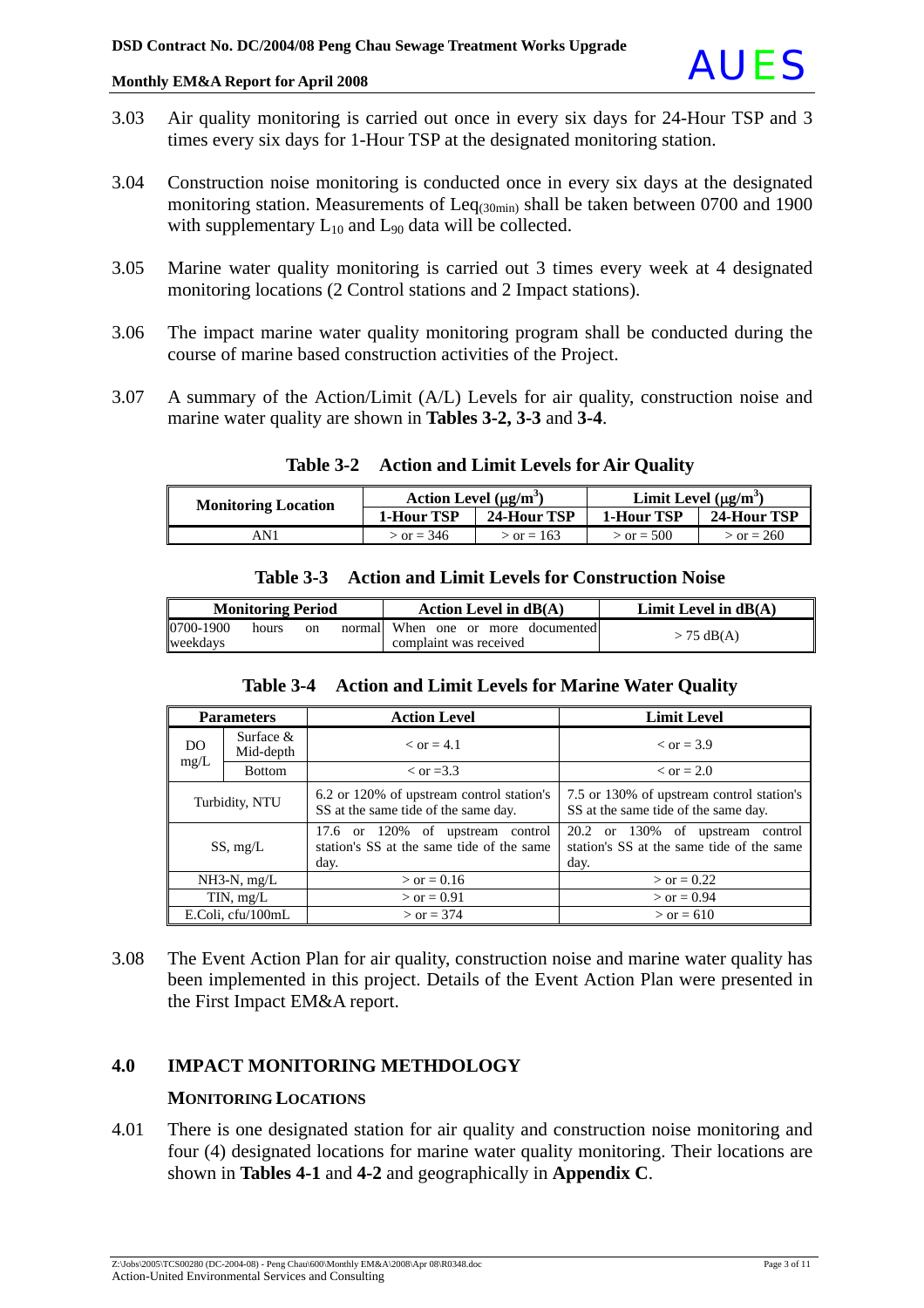4.02 Owing to the residents' refusal of providing access to the designated air quality and construction noise station, an alternative air and noise monitoring station was proposed and approved by EPD (Ref: (2) EP2/N9/F/93 IV) on 14 July 2005. The approved alternative air and noise station is located at the abutment (Portion P) within the site boundary next to the sensitive receiver Sea Crest Villa.

|  |  |  | Table 4-1 Location of Air Quality and Noise Monitoring Station |
|--|--|--|----------------------------------------------------------------|
|--|--|--|----------------------------------------------------------------|

| <b>Station ID</b> | <b>Description</b>                            |
|-------------------|-----------------------------------------------|
| AN                | Abutment at Portion P next to Sea Crest Villa |

| <b>Locations ID</b> | <b>Description</b>                 | <b>Easting</b> | <b>Northing</b> |
|---------------------|------------------------------------|----------------|-----------------|
| W1                  | Predicted Dredging Non-Impact Zone | 821279.0       | 816452.1        |
| W <sub>2</sub>      | Live Coral Area                    | 821573.2       | 816769.7        |
|                     | <b>Control Station</b>             | 821919.0       | 817155.0        |
|                     | <b>Control Station</b>             | 821443.2       | 816257.4        |

#### **Table 4-2 Locations of Marine Water Quality Monitoring**

4.03 The installation of a wind monitoring station at the sensitive receivers or site offices was confirmed impractical. Use of meteorological data provided by the Peng Chau Station of the Hong Kong Observatory (HKO) has been adopted in this project since September 2005.

#### **MONITORING FREQUENCY AND PERIOD**

#### **1-HOUR TSPMONITORING**

4.04 All 1-Hour TSP monitoring was conducted at the EPD-approved alternative station three times every 6 days.

### **24-HOUR TSPMONITORING**

4.05 All 24-Hour TSP monitoring was conducted at the EPD-approved alternative station once every six days.

#### **CONSTRUCTION NOISE MONITORING**

4.06 Impact construction noise monitoring was undertaken at the EPD-approved alternative location weekly.

### **MARINE WATER QUALITY MONITORING**

4.07 Since the submarine work was completed on 01 August 2006, therefore no impact water quality monitoring had been undertaken in this reporting period. According to the EM&A Clause 4.32, post water quality monitoring had been conducted from 02 August 2006 to 01 September 2006. All the measurement results at the control/impact stations were within the baseline range. The monitoring results were presented in the pervious Monthly EM&A Report (September 2006).

#### **MONITORING EQUIPMENT**

4.08 The monitoring equipment used by the ET in the EM&A program is presented in the **Table 4-3**.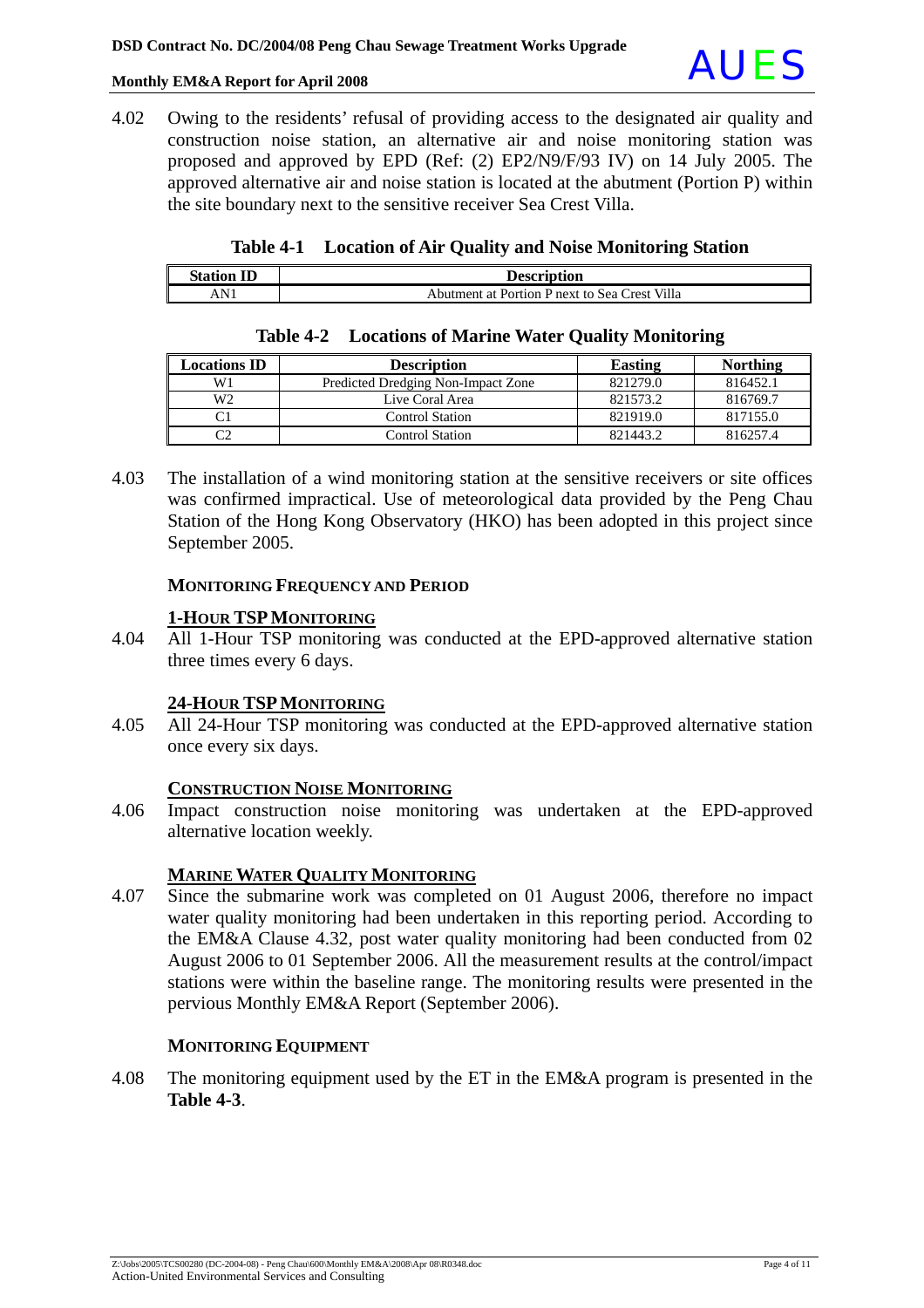

| <b>Environmental Aspect</b> | <b>Parameters</b>          | <b>Monitoring Equipment</b>    |
|-----------------------------|----------------------------|--------------------------------|
| Marine Water Quality        | Dissolved Oxygen           | <b>YSI 85</b>                  |
|                             | Temperature                | <b>YSI 85</b>                  |
|                             | Turbidity                  | <b>HACH 2100P</b>              |
| Air Quality                 | 1-Hour TSP                 | Sibata LD-3                    |
|                             | 24-Hour TSP                | Tisch High Volume Sampler 515N |
| <b>Construction Noise</b>   | Leq30                      | <b>B&amp;K</b> Type 2238       |
|                             | <b>On-site Calibration</b> | <b>B&amp;K</b> Type 4231       |

#### **Table 4-3 Monitoring Equipment Used in EM&A Program**

### **1-HOUR TSPMONITORING**

4.09 Measurement of 1-Hour TSP monitoring was taken by a Sibata LD-3 Laser Dust Meter that is a portable and battery-operated laser photometer capable of performing real time 1-Hour TSP measurements. A comparison test with HVS was carried out prior to baseline monitoring in compliance with the EM&A requirements and a conversion factor for direct reading of the dust meter has been established.

### **24-HOUR TSPMONITORING**

- 4.10 The 24-Hour TSP monitoring was carried out by a High Volume Sampler (HVS) in compliance with the project EM&A Manual. The HVS employed complied with the PS specifications including.
	- Power supply of 220v/50 Hz for 24-Hour continuous operation;
	- $\cdot$  0.6-1.7 m<sup>3</sup>/min (20-60 SCFM) adjustable flow rate;
	- A 7-day mechanical timer for 24-Hour operation;
	- An elapsed time indicator with  $\pm 2$  minutes accuracy for 24-Hour operation;
	- Minimum exposed area of  $63 \text{ in}^2$ ;
	- Flow control accuracy of  $\pm 2.5$ % deviation over 24-Hour operation;
	- An anodized aluminum shelter to protect the filter and sampler;
	- A motor speed-voltage control to control mass flow rate with accuracy of ±2.5% deviation over 24-Hour sampling period;
	- Provision of a flow recorder for continuous monitoring;
	- Provision of a peaked roof inlet;
	- Incorporation with a manometer; and
	- An  $8"x10"$  stainless steel filter holder to hold, seal and easy to change the filter paper.
- 4.11 The filter papers used in 24-Hour TSP monitoring were of size 8"x10" and provided by a local HOKLAS-accredited laboratory, ALS Techichem Pty (HK) Limited (HOKLAS No. 66). The filters papers after measurements were returned to the laboratory for the required treatment and analysis.

### **WIND DATA MONITORING**

4.12 The installation of a wind monitoring station at the sensitive receivers or site offices was confirmed impractical. The meteorological data for this project has been provided by the Hong Kong Observatory (HKO) Peng Chau Station upon IEC & EPD approval.

### **NOISE MONITORING**

4.13 Noise measurements were taken in terms of the A-weighted equivalent sound pressure level (Leq) measured in decibels (dB). Supplementary statistical results such as  $L_{10}$ and L90 were also obtained for reference.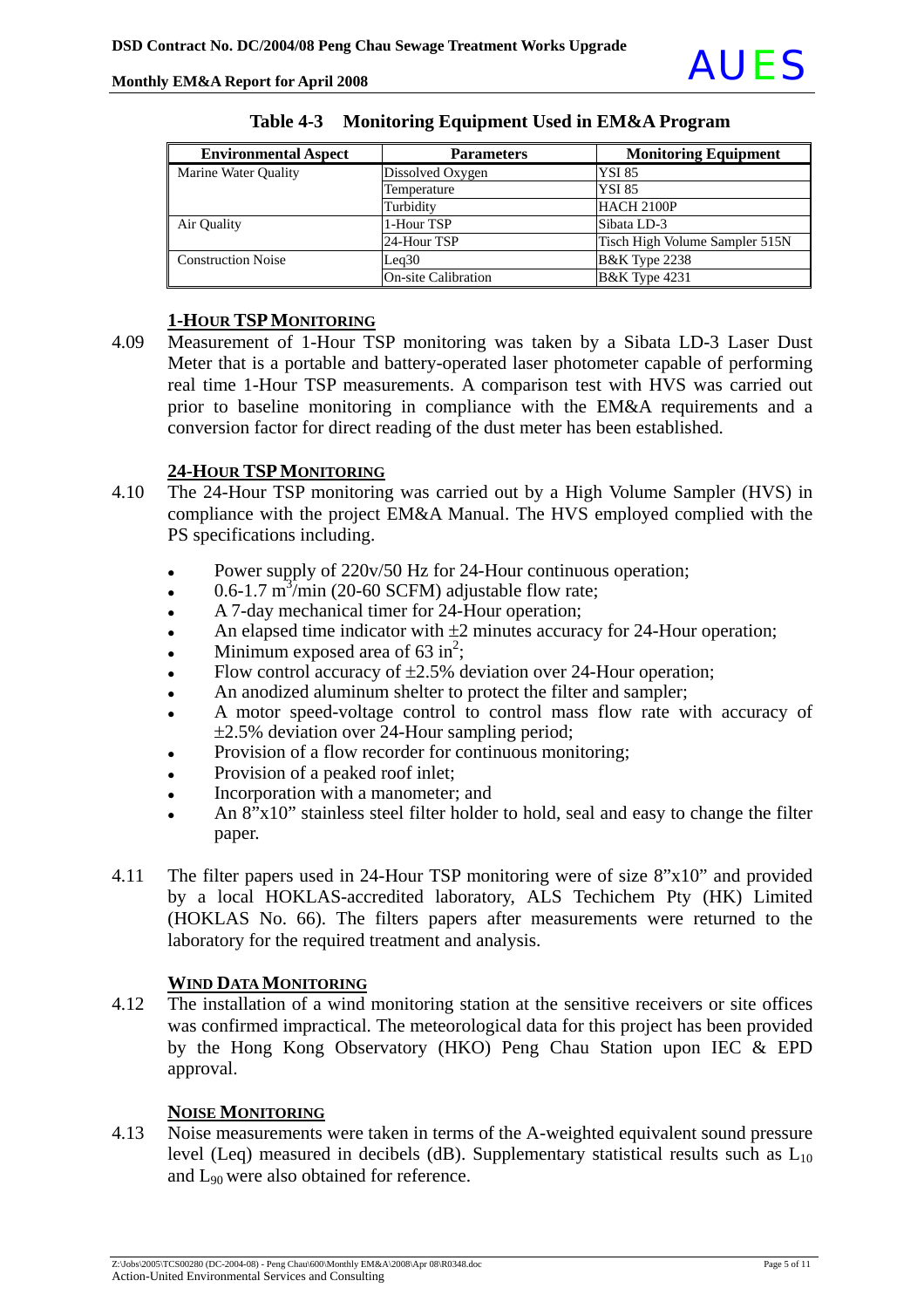

- 4.14 Hand-held sound level meters (B&K Model 2238) and associated acoustical calibrators in compliance with the International Electrotechnical Commission (IEC) Publication 651:1979 (Type 1) and 804:1985 (Type 1) specification were used for taking the impact noise measurements.
- 4.15 Windshield was fitted in all measurements. All noise measurements were made with the meter set to FAST response and on the A-weighted equivalent continuous sound pressure level (Leq).
- 4.16 No noise measurement was carried out in the presence of fog, rain, wind with a steady speed exceeding 5 m/s or wind with gusts exceeding 10 m/s.

#### **MARINE WATER QUALITY MONITORING**

- 4.17 The marine water quality monitoring was carried out in compliance with the project EM&A requirements. Monitored parameters include Dissolved Oxygen (DO), Temperature, Turbidity, Salinity, pH, Suspended Solids (SS) and Total Inorganic Nitrogen (TIN).
- 4.18 DO, temperature, turbidity, pH and salinity were measured in-situ whereas SS and TIN were determined in a HOKLAS accredited laboratory.
- 4.19 Marine water quality monitoring was conducted during mid-ebb and mid-flood at specified depths in compliance with the project EM&A Manual. Duplicate in-situ measurements were taken and duplicate samples were collected in accordance with HOKLAS requirements for QA/QC purposes.

#### **LABORATORY MEASUREMENT/ANALYSIS**

4.20 Laboratory analyses of SS, TIN and ammonia nitrogen were carried out by a local HOKLAS- accredited laboratory, ALS Techichem Pty (HK) Limited (HOKLAS No. 066). The specified testing services provided by ALS as shown in **Table 4-4** are accredited under the HOKLAS Scheme.

| <b>Determinant</b>              | <b>Standard Method</b> | <b>Detection Limit</b> |
|---------------------------------|------------------------|------------------------|
| Suspended Solids (mg/L)         | ALS Method EA-025      | $2.0 \text{ mg/L}$     |
| Total Inorganic Nitrogen (mg/L) | ALS Method EK-055A     | $0.01$ mg/L            |
| Ammonia Nitrogen (mg/L)         | ALS Method EK-055A     | $0.01$ mg/L            |

**Table 4-4 Analytical Methods Applied to Marine Water Quality Samples**

#### **EQUIPMENT CALIBRATION**

- 4.21 Initial calibration of the HVS was performed upon installation and thereafter at bi-monthly intervals in accordance with the manufacturer's instruction using the NIST-certified standard calibrator. The calibration data are properly documented and the records are maintained by ET for future reference.
- 4.22 The 1-Hour TSP meter was calibrated by the supplier prior to purchase. Zero response of the equipment is checked before and after each monitoring event. A comparison test was carried out with a HVS. A conversion factor (K) of 4.0 was generated in accordance with the equipment manufacturer's instruction. The meter counts in minutes multiplied by the conversion factor will generate the equivalent dust concentration by HVS.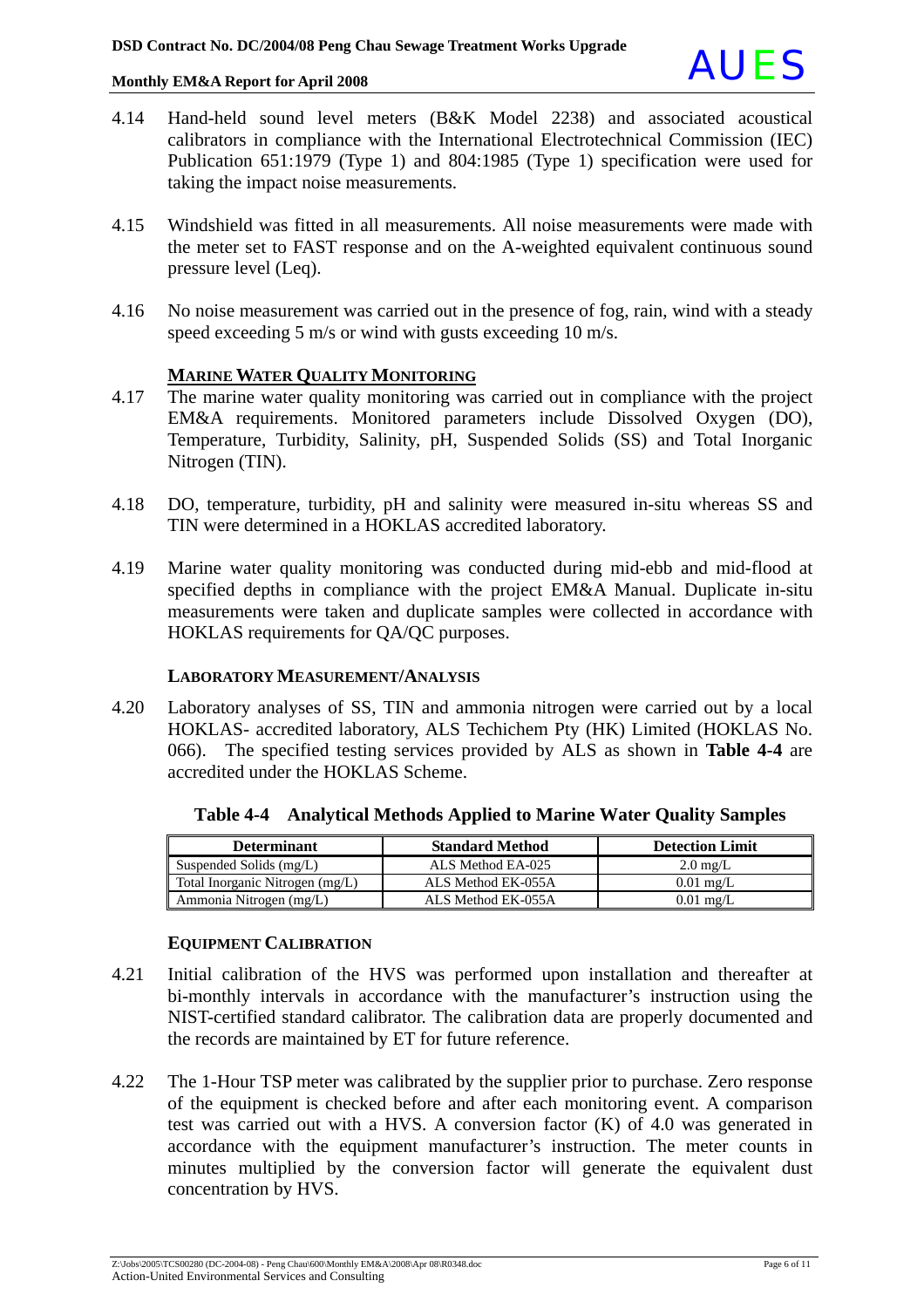

- 4.23 The sound level meters are calibrated using an acoustic calibrator prior to and after measurements. The meters are regularly calibrated in accordance with the manufacturer's instructions. Prior to and following each noise measurement, the accuracy of the sound level meter was checked using an acoustic calibrator generating a known sound pressure level at a known frequency. Measurements are considered valid only if the calibration levels before and after the noise measurement agree to within 1.0 dB.
- 4.24 All in-situ water monitoring instruments are checked, calibrated and certified by a HOKLAS accredited laboratory before use and subsequently re-calibrated at 3-monthly intervals. Responses of sensors and electrodes are checked with standard solutions before each use.
- 4.25 The calibration certificates of the monitoring equipment used during the impact monitoring program are attached in **Appendix D**. **DATA MANAGEMENT AND DATA QA/QC CONTROL**
- 4.26 The monitoring data recorded in the equipment e.g. 1-Hour TSP meters and noise meters are downloaded directly from the equipment at the end of each monitoring day. The downloaded monitoring data are input into a computerized database properly maintained by the ET. The laboratory results are input directly into the computerized database and QA/QC checked by personnel other than those who input the data.
- 4.27 For monitoring activities require laboratory analysis, the local laboratory follows the QA/QC requirements as set out under the HOKLAS scheme for all laboratory testing.

### **5.0 IMPACT MONITORING RESULTS**

5.01 The impact EM&A program was carried out by the ET in compliance with the project EM&A Manual in this reporting period. The impact monitoring schedules are presented in **Appendix E** and the monitoring results are detailed in the following sub-sections.

#### **AIR QUALITY**

5.02 The impact air quality monitoring data is summarized in **Tables 5-1**. Graphical plots of the 1-Hour and 24-Hour TSP results are shown in **Appendix F** respectively.

| <b>Monitoring</b>   | 24-Hour TSP   |                        | 1-Hour TSP Monitoring Results $(\mu g/m^3)$ |              |              |              |
|---------------------|---------------|------------------------|---------------------------------------------|--------------|--------------|--------------|
| Date                | $(\mu g/m^3)$ | <b>Monitoring Date</b> | <b>Start Time</b>                           | $1st$ Result | $2nd$ Result | $3rd$ Result |
| $03$ -Apr- $08$     | 30            | $03$ -Apr-08           | 09:13                                       | 161          | 159          | 177          |
| $10$ -Apr-08        | 29            | $10$ -Apr-08           | 09:09                                       | 169          | 143          | 110          |
| $16$ -Apr-08        | 34            | $16$ -Apr-08           | 13:00                                       | 78           | 69           | 75           |
| $22$ -Apr-08        | 34            | $22$ -Apr-08           | 13:00                                       | 42           | 47           | 44           |
| $28$ -Apr-08        | 86            | $28$ -Apr-08           | 13:16                                       | 121          | 130          | 128          |
| <b>Action Level</b> | $>$ or = 163  |                        |                                             |              | $>$ or = 346 |              |
| <b>Limit Level</b>  | $>$ or = 260  |                        |                                             |              | $>$ or = 500 |              |

**Table 5-1 Summary of 24-Hour and 1-Hour TSP Monitoring Results** 

Note: \* Exceedances are in bold and underline.

- 5.03 No Action/Limit Level exceedance of 1-Hour and 24-Hour TSP measurements were recorded in this reporting month.
- 5.04 The meteorological data in this reporting month are summarized in **Appendix G**.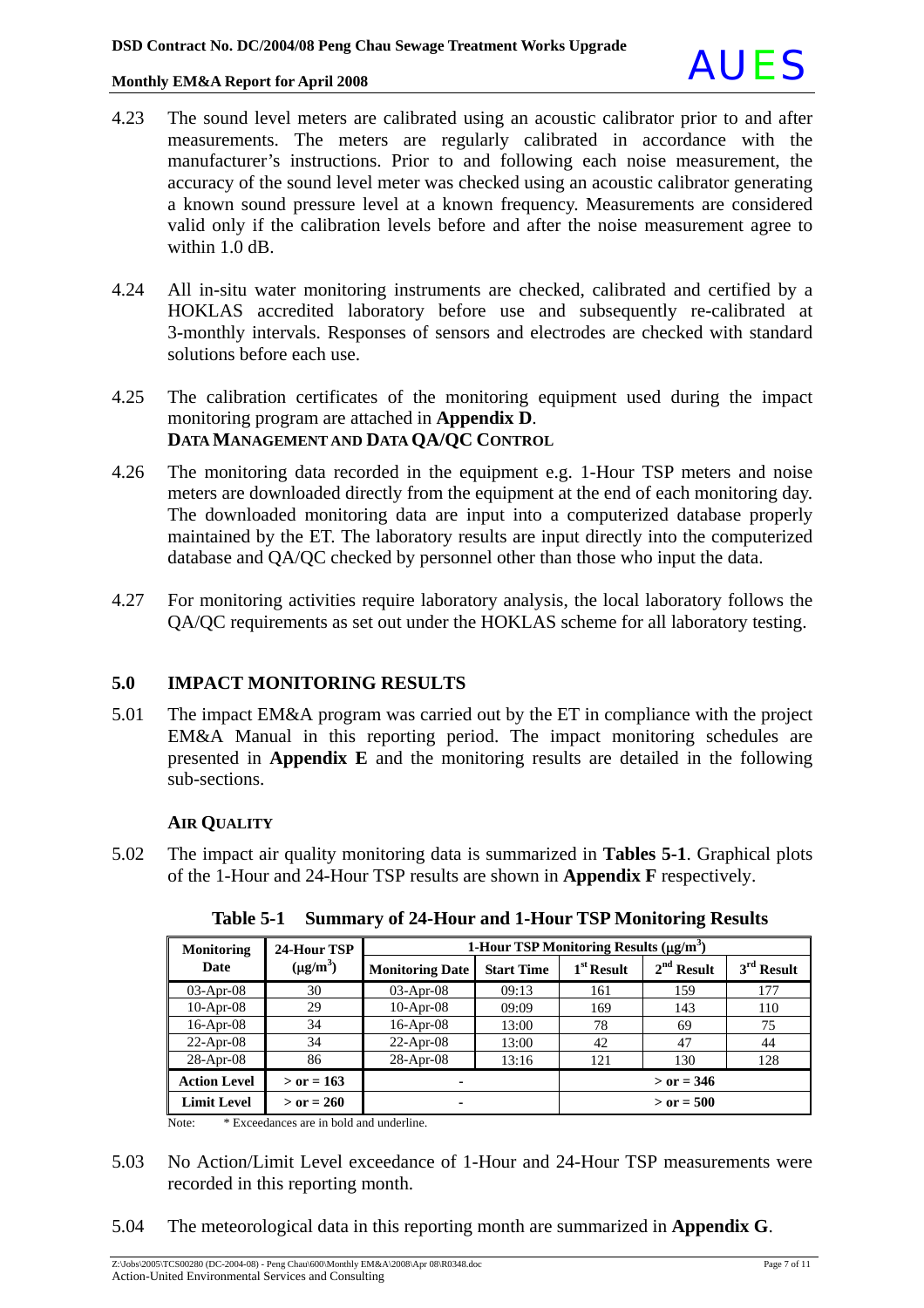

#### **CONSTRUCTION NOISE**

5.05 The impact noise monitoring results are summarized in **Table 5-2**. Graphical plots of the monitoring data are presented in **Appendix F**.

| Date               | <b>Start</b><br>Time | 1st<br>Leg5 | 2nd<br>Leg5 | 3rd<br>Leq5 | 4th<br>Leg5 | 5th<br>Leg5 | 6 <sup>th</sup><br>Leq5 | Leq30 | Corrected*<br>Leq30 |
|--------------------|----------------------|-------------|-------------|-------------|-------------|-------------|-------------------------|-------|---------------------|
| $03-Apr-08$        | 09:11                | 58.2        | 61.9        | 57.9        | 54.3        | 53.1        | 56.7                    | 58.0  | 61.0                |
| $10$ -Apr-08       | 09:08                | 65.9        | 64.1        | 68.3        | 61.8        | 59.1        | 58.3                    | 64.3  | 67.3                |
| $16$ -Apr-08       | 13:02                | 60.2        | 57.2        | 58.1        | 58.8        | 57.6        | 59.1                    | 58.6  | 61.6                |
| $22$ -Apr-08       | 13:00                | 63.7        | 64.2        | 64.0        | 68.7        | 63.6        | 64.9                    | 65.3  | 68.3                |
| $28-Apr-08$        | 13:10                | 57.8        | 58.0        | 53.2        | 52.7        | 54.9        | 52.1                    | 55.4  | 58.4                |
| <b>Limit Level</b> |                      |             |             | ۰           |             |             |                         |       | $> 75$ dB(A)        |

**Table 5-2 Summary of Construction Noise Monitoring Results** 

Note: \* A façade correction of +3 dB(A) has been added according to acoustical principles and EPD guidelines.

#### **MARINE WATER QUALITY**

- 5.06 No marine water quality impact monitoring was required in this reporting month since all marine based construction works had been completed on 01 August 2006.
- 5.07 Based on the Project EM&A Manual Clause 4.32 requirement, the post marine water quality monitoring had been conducted from 02 August 2006 to 01 September 2006. All the measurement results at the control/impact stations were within the baseline range. The monitoring results were presented in the pervious Monthly EM&A Report (September 2006).

#### **6.0 WASTE MANAGEMENT**

6.01 The waste management inspection carried by ET was performed on 25 April 2008 in this reporting month, no observation was recorded.

#### **RECORDS OF WASTE QUANTITIES**

- 6.02 All types of waste arising from the construction work are classified into the following:-
	- Excavated material;
	- Construction & demolition (C&D) material;
	- Chemical waste: and
	- General refuse
- 6.03 The quantities of waste for disposal in this reporting month are summarized in **Tables 6-1** and **6-2.** Whenever possible, materials were reused on-site as far as practicable.

| <b>Type of Waste</b>                                  | Quantity             | <b>Disposal Locations</b>   |
|-------------------------------------------------------|----------------------|-----------------------------|
| Excavated Material (Spent lube oil) (Liters)          |                      | N/A                         |
| Empty Site Vehicle Batteries (Nos.)                   |                      | N/A                         |
| Excavated material (Uncontaminated) $(m3)$            | 43.61 $\mathrm{m}^3$ | Peng Chau Transfer Facility |
| Broken Rock $(m3)$                                    | $6.42 \text{ m}^3$   | Peng Chau Transfer Facility |
| Construction & Demolition Material (Inert) (tons)     | $10.45$ tons         | Peng Chau Transfer Facility |
| Construction & Demolition Material (Non-Inert) (tons) |                      | N/A                         |
| Asbestos C&D Materials $(m3)$                         |                      | N/A                         |
| Chemical Waste (Liters)                               |                      | N/A                         |
| Wastewater Collected for Off-site Treatment $(m^3)$   |                      | N/A                         |
| General Refuse (tons)                                 |                      | Peng Chau Transfer Facility |
| Dredged Materials $(m3)$                              |                      | N/A                         |

**Table 6-1 Summary of Waste Quantities for Disposal**

Z:\Jobs\2005\TCS00280 (DC-2004-08) - Peng Chau\600\Monthly EM&A\2008\Apr 08\R0348.doc Page 8 of 11 Action-United Environmental Services and Consulting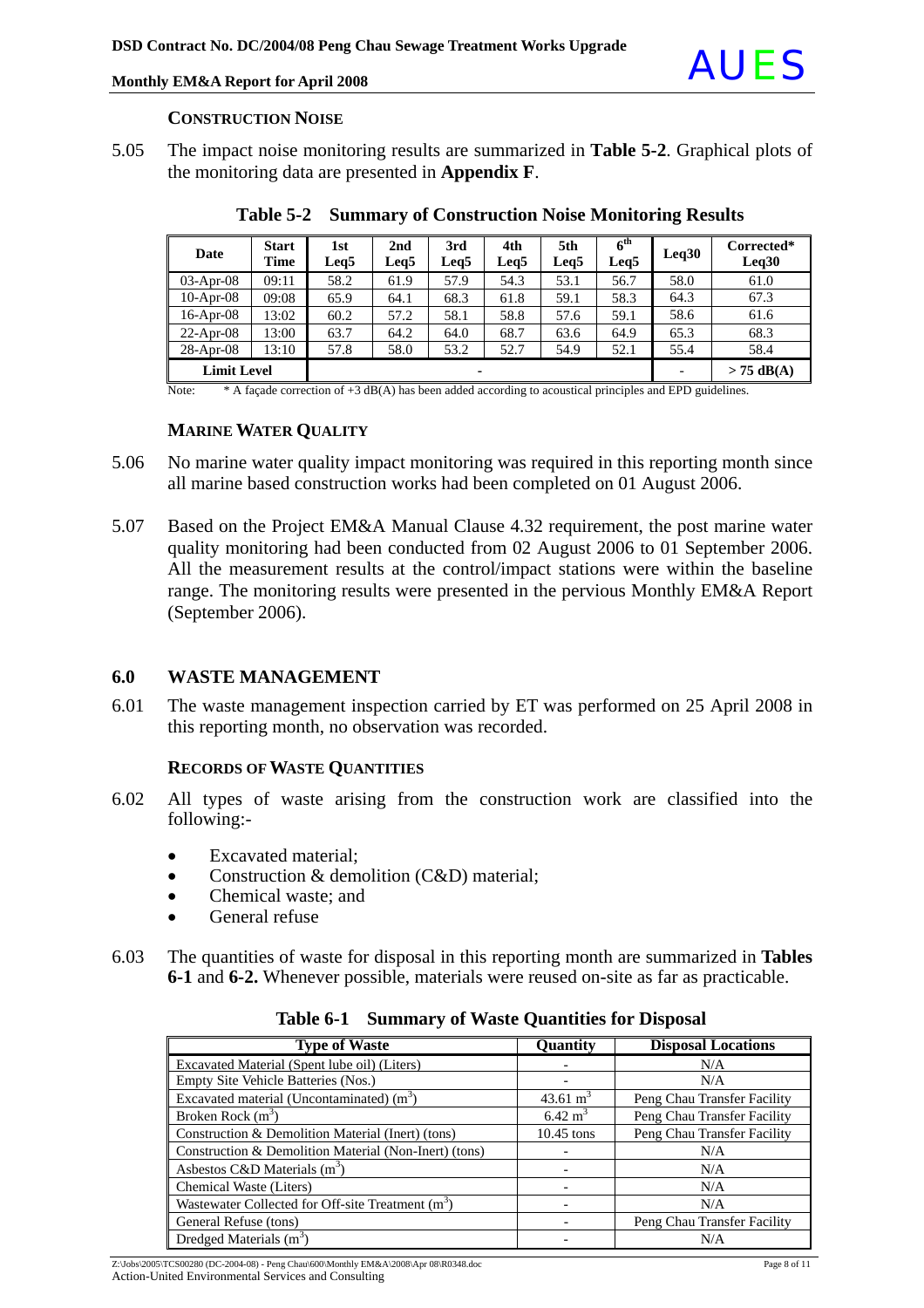

| <b>Type of Waste</b>  | <b>Ouantity</b>          | <b>Disposal Locations</b> |
|-----------------------|--------------------------|---------------------------|
| Recycled Metal (kg)   | $\overline{\phantom{0}}$ | NΑ                        |
| Recycled Paper (kg)   | -                        | NΑ                        |
| Recycled Plastic (kg) | -                        | NΑ                        |

| Table 6-2 Summary of Quantities of Recycling Materials |  |  |  |  |  |
|--------------------------------------------------------|--|--|--|--|--|
|--------------------------------------------------------|--|--|--|--|--|

### **7.0 SITE INSPECTION**

- 7.01 Representatives of the Engineer and the Contractor carried out joint site inspection every week to evaluate the site environmental performance. The monthly IEC site audit was carried out on 25 April 2008. No non-compliance was noted and some observations were made on general site housekeeping and equipments maintenance.
- 7.02 Details of the observations and recommendations were recorded during the joint site inspection as follows:-
	- A chemical container without drip tray was observed and the Contractor was requested to provide a drip tray underneath;
	- The Contractor was reminded to remove stagnant water from equipment parts after raining; and
	- The Contractor was reminded to provide bilingual labels (Chinese and English) and warning panel at the chemical waste storage area.

### **8.0 ENVIRONMENTAL COMPLAINT AND NON-COMPLIANCE**

#### **ENVIRONMENTAL COMPLAINT AND PROSECUTION**

- 8.01 No environmental complaint was received in this reporting month. The statistical summary table of environmental complaint is presented in **Table 8-1**.
- 8.02 No environmental summons and prosecution was received in this reporting month.

| <b>Reporting Month</b>  | <b>Complaint Statistics</b> |                   |                         |  |  |
|-------------------------|-----------------------------|-------------------|-------------------------|--|--|
|                         | Frequency                   | <b>Cumulative</b> | <b>Complaint Nature</b> |  |  |
| August – December 2005  |                             |                   | NA                      |  |  |
| January – December 2006 |                             |                   | NA                      |  |  |
| January – December 2007 |                             |                   | NA                      |  |  |
| January – March 2008    |                             |                   | NA                      |  |  |
| April 2008              |                             |                   |                         |  |  |

**Table 8-1 Statistical Summary of Environmental Complaints** 

### **9.0 IMPLEMENTATION STATUS OF MITIGATION MEASURES**

9.01 AAJV has been implementing the required environmental mitigation measures according to the project Mitigation Implementation Schedule. The implementation schedule with mitigation measures is presented in the First Impact EM&A report.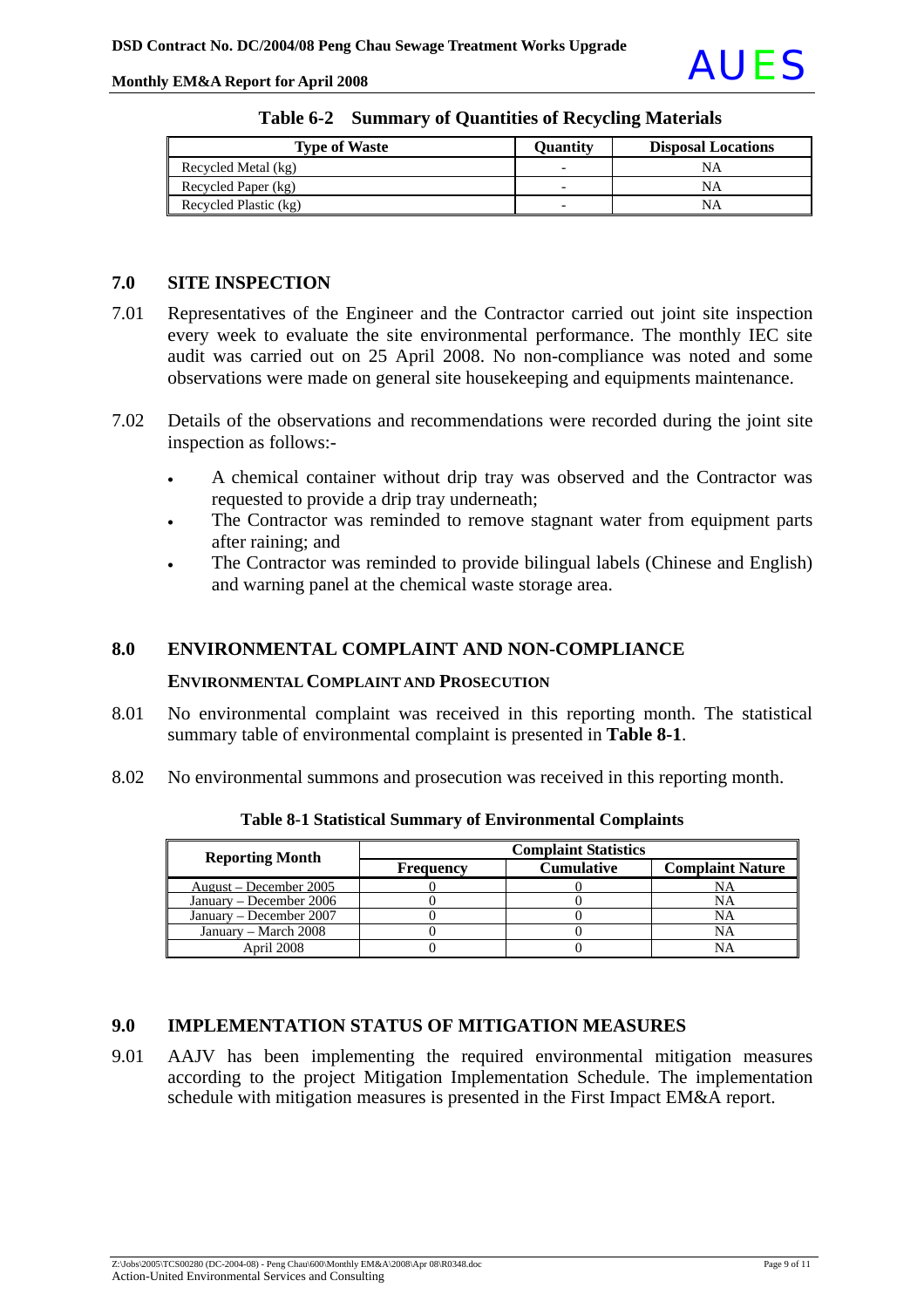

9.02 A summary of environmental mitigation measures generally implemented by AAJV in this reporting month is presented as follows:-

#### **Water Quality**

- Wastewater were appropriately treated by treatment facilities;
- Drainage channels were provided to convey run-off into the treatment facilities;
- Drainage systems were regularly and adequately maintained.

#### Landscaping

- Tree protection measures were provided to existing trees;
- No tree was unnecessarily lopped or felled.

#### Air Quality

- Vehicles were cleaned of mud and debris before leaving the site;
- Site vehicles were limited to within 15 km/hr;
- Public roads around the site entrance/exit had been kept clean and free from dust;
- Dust suppression measures were properly provided to reduce dust emission from stockpile.

#### Construction Noise

- Works and equipment were located to minimise noise nuisance from the nearest sensitive receiver;
- Idle equipments were either turned off or throttled down;
- Some of the Powered Mechanical Equipments were covered or shielded by appropriate acoustic materials if practicable.

#### Waste and Chemical Management

- Wastes were properly segregated into inert and non-inert in appropriate containers/areas;
- Excavated materials were reused where practicable.
- A chemical waste storage area had been provided on site;

#### General

• The site was generally kept tidy and clean.

#### **10.0 IMPACT FORECAST**

#### **KEY ISSUES FOR THE COMING MONTH**

- 10.01 Key issues to be considered in the coming month include:
	- Implementation of dust suppression measures at all times;
	- Disposal of empty engine oil containers within site area;
	- Ensure dust suppression measures are implemented properly;
	- Management of chemical wastes;
	- Follow-up of improvement on general waste management issues; and
	- Implementation of construction noise preventative control measures.

#### 10.02 The tentative 3-month rolling program is presented in **Appendix H**.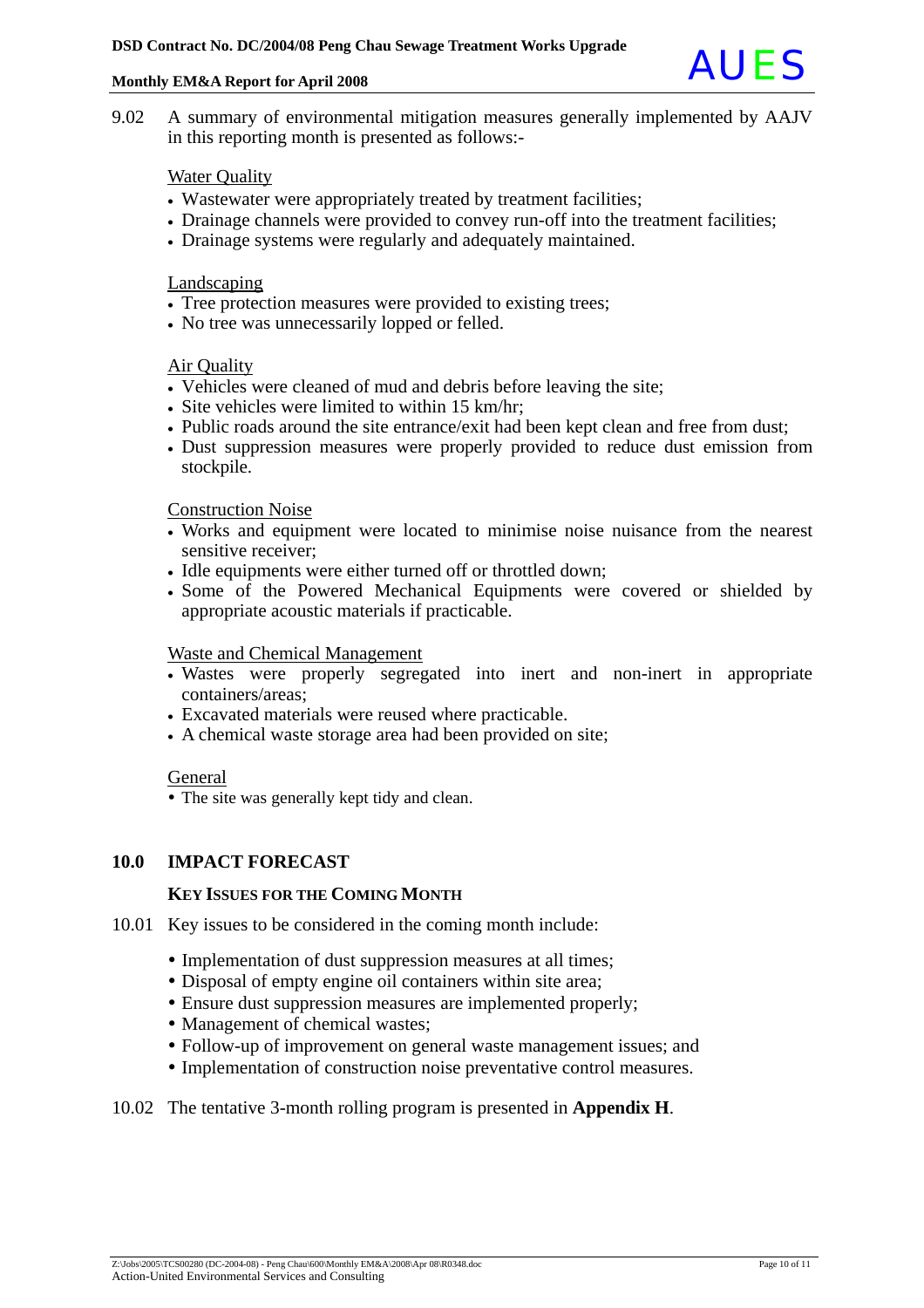

#### **11.0 CONCLUSION**

11.01 The EM&A program in **April 2008** was undertaken in compliance with the EM&A manual for the Peng Chau Sewage Treatment Works Upgrade. A summary of environmental compliance of air quality, construction noise and marine water quality in this reporting month are presented in **Table 11-1**.

| <b>Env.</b> Quality   | <b>Parameters</b>   |     | Compliance %   Investigation & Corrective Actions |
|-----------------------|---------------------|-----|---------------------------------------------------|
| Air Quality           | 1-Hour TSP          | 100 | Not Required for 100% Compliance                  |
|                       | 24-Hour TSP         | 100 | Not Required for 100% Compliance                  |
| <b>Noise</b>          | Leq (30min) Daytime | 100 | Not Required for 100% Compliance                  |
| Marine Water Quality* |                     |     |                                                   |

**Table 11-1 Summary of the Exceedances for Impact Monitoring**

Note: \* No marine water quality impact monitoring was required since all marine based construction activities were completed on 01 August 2006.

- 11.02 No Action/Limit Level exceedance of 1-Hour and 24-Hour TSP measurements were recorded in this reporting month.
- 11.03 All noise levels measured at AN1 were below the Limit level and no complaint (Action Level) was received in this reporting month.
- 11.04 No marine water quality impact monitoring was required in this reporting month during the course of marine works was completed on 01 August 2006.
- 11.05 Based on the EM&A Manual Clause 4.32, the post marine water quality monitoring was carried out from 02 August 2006 to 01 September 2006. All the monitoring results in the control/impact stations were within the baseline range. The monitoring results and graphical plot were present in pervious Monthly EM&A Report (September 2006).
- 11.06 No environmental complaint or summons was received in this reporting month.

#### **RECOMMENDATIONS**

- 11.07 Based on the IEC site inspection records on 25 April 2008 the following key recommendations are pertinent:-
	- A chemical container without drip tray was observed and the Contractor was requested to provide a drip tray underneath;
	- The Contractor was reminded to remove stagnant water from equipment parts after raining; and
	- The Contractor was reminded to provide bilingual labels (Chinese and English) and warning panel at the chemical waste storage area.
- 11.08 The ET will continue to implement the EM&A program and audit the implementation of the environmental mitigation measures.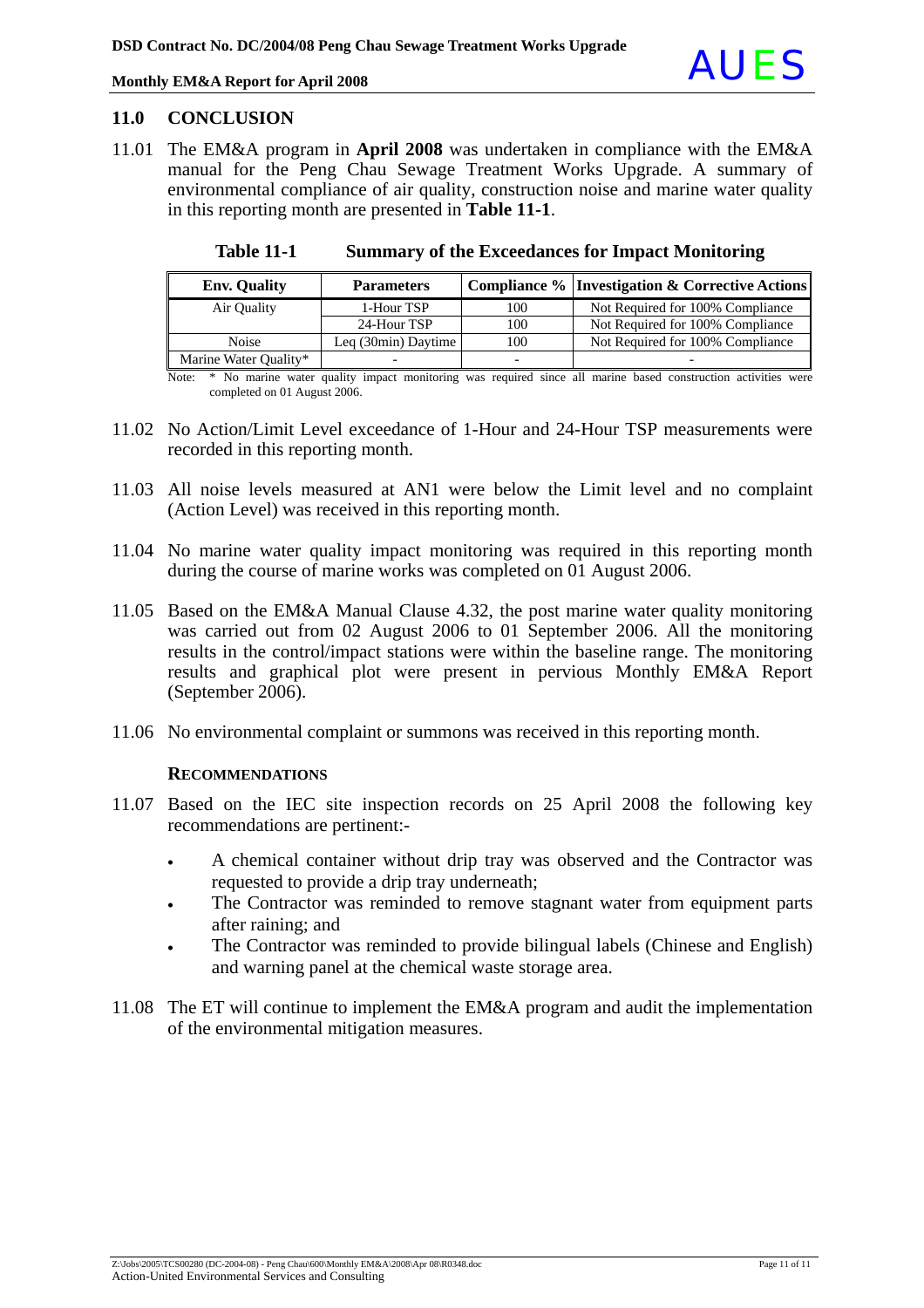

## **Appendix A**

## **Project Site Layout**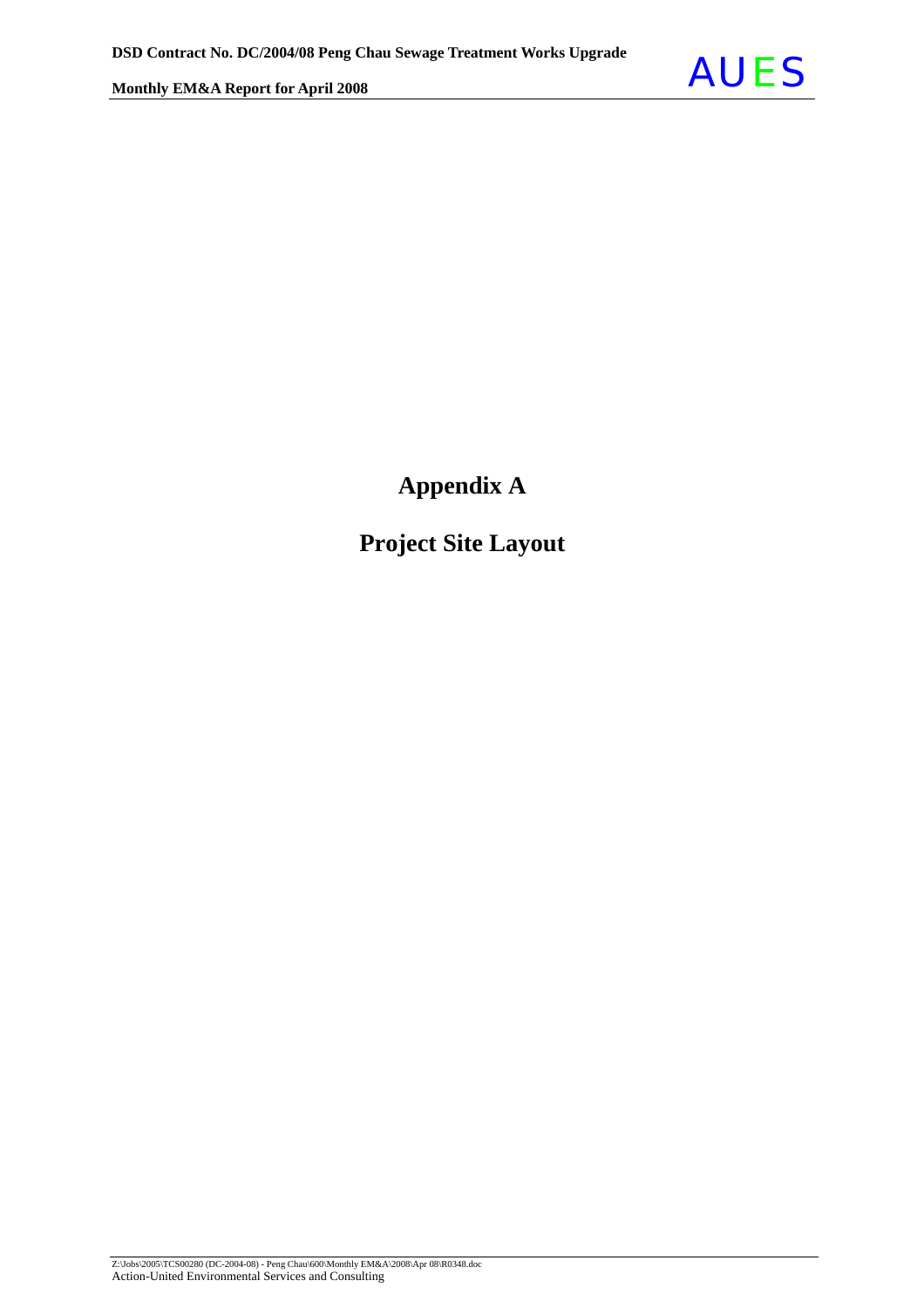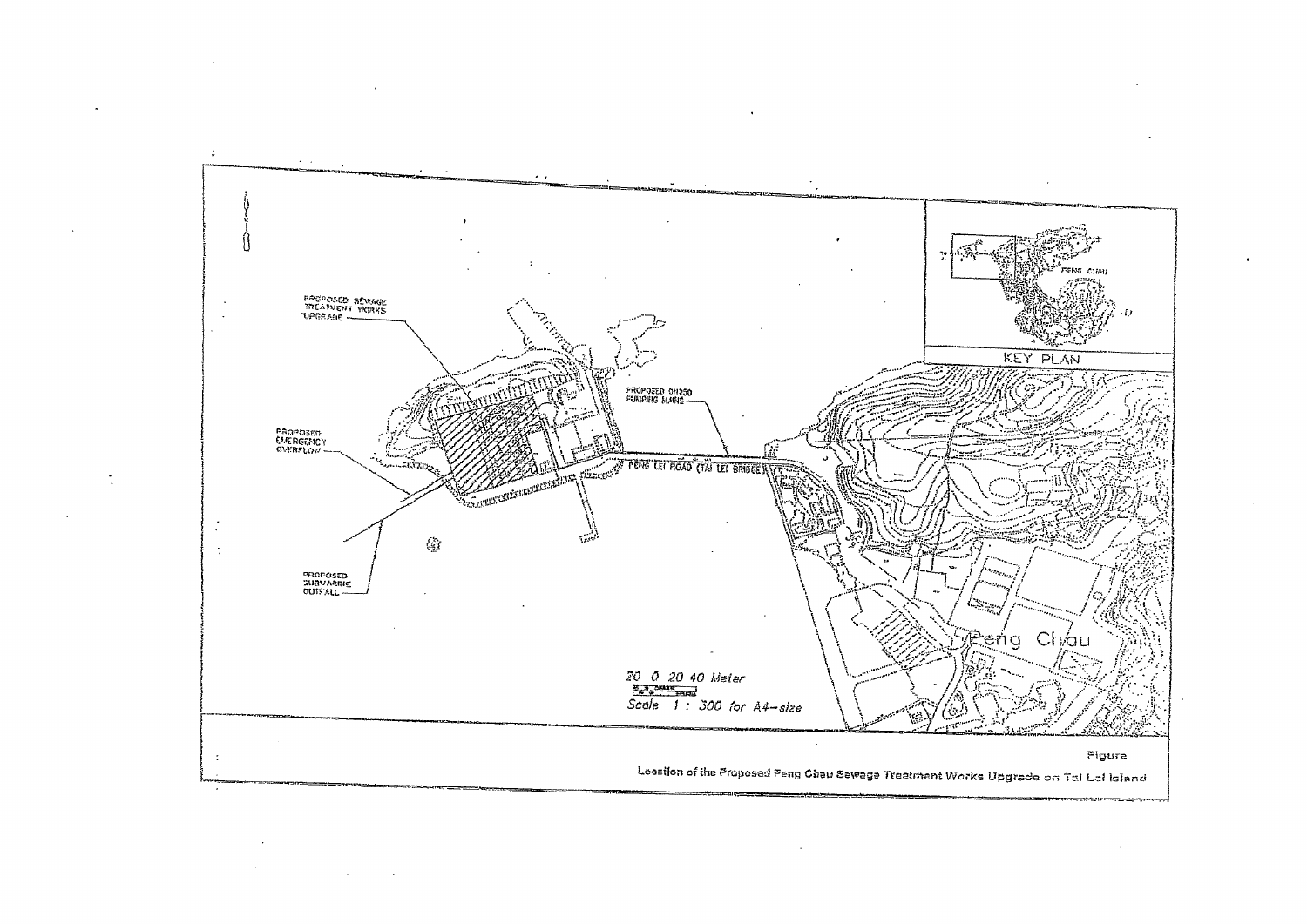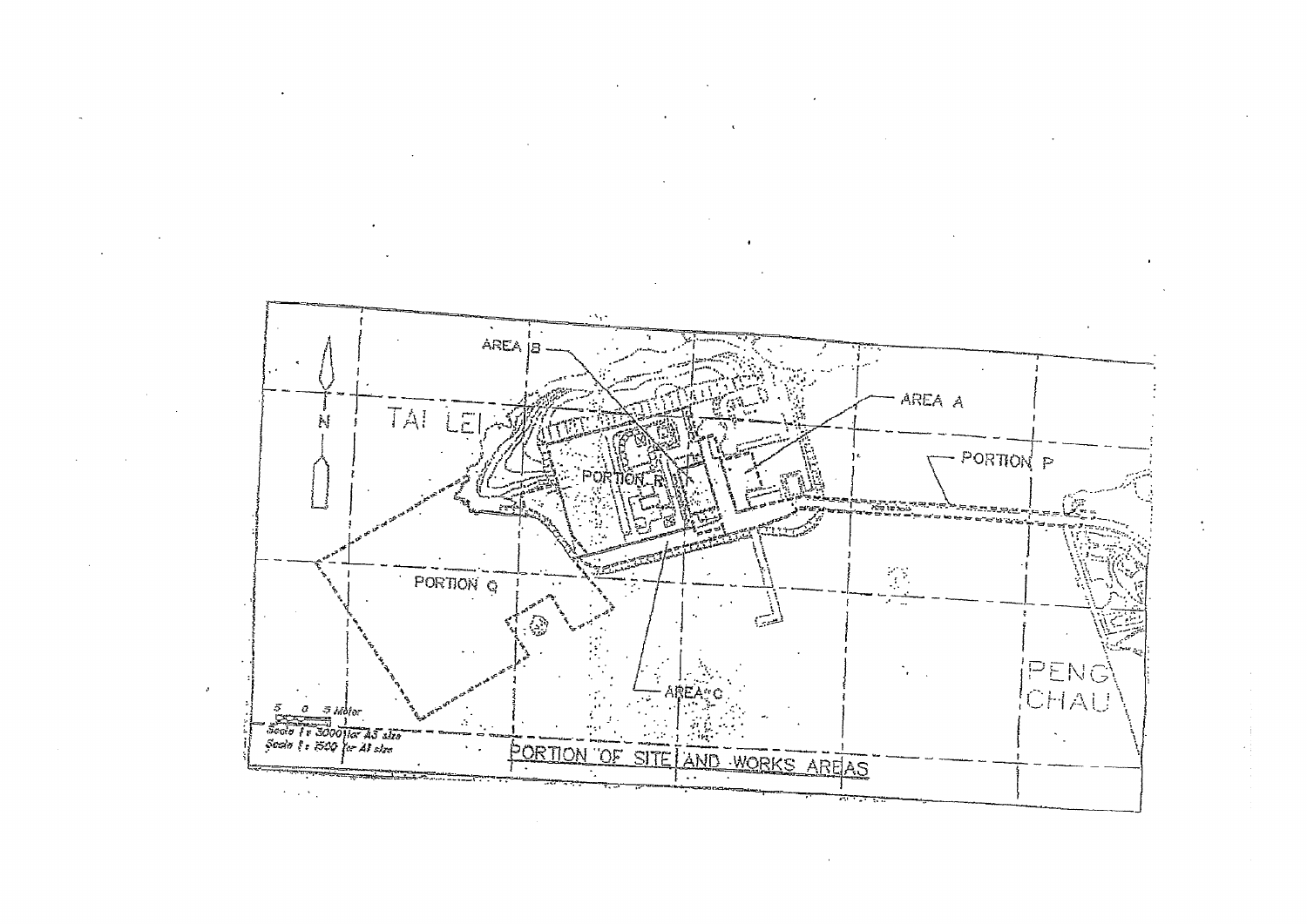

## **Appendix B**

### **Environmental Organization Structure**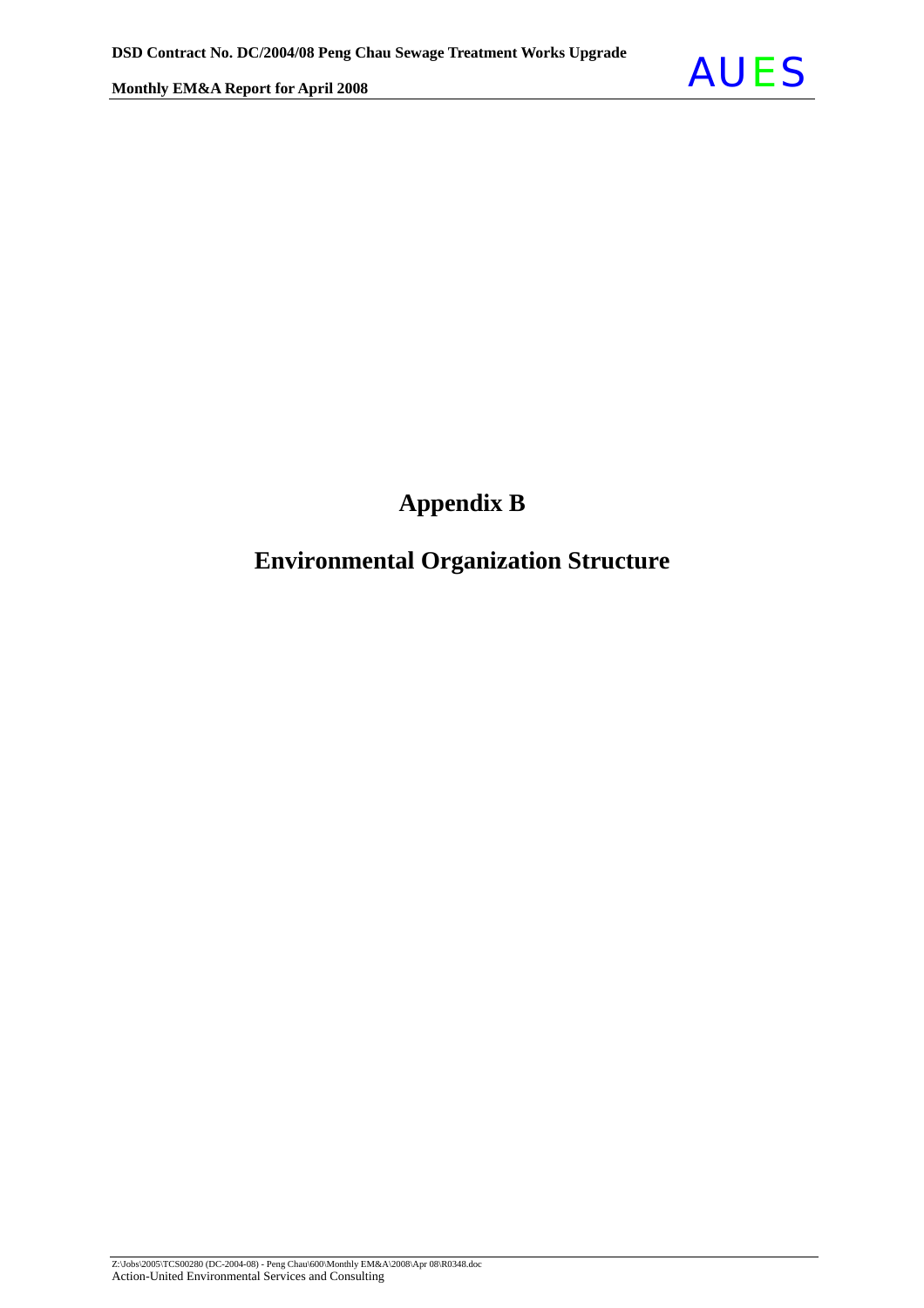#### **Organization Project Role Designation Name of Key Staff Tel No. | Fax No.** DSD Employer Permit Holder II. David Leung 2594-7281 2827-8526 Project Engineer | Ms. Angela Wong |  $2428-2332$  |  $2424-9114$ CDM Engineer's Resident Engineer Mr. Samuel Tam 2983-9303 2983-9843 Representative ARE Mr. Alex Yeung | 2983-9303 | 2983-9843 IEC Mr. Derek Ho 2815-2221 2815-3377 BMT Asia Independent Environmental IEC's Representative Mr. Benny Ng  $\begin{array}{|c|c|c|c|c|c|} \hline 2815-2221 & 2815-3377 \hline \end{array}$ Project Manager | Mr. William Chan | 2983-0092 | 2983-0381 Acciona-ATAL Main Contractor Site Agent | Mr. William Chan | 2983-0092 | 2983-0381 Environmental Team Vironmental Team<br>Leader (ETL) Mr. Ken Wong 2959-6059 2959-6079 AUES Contractor's Environmental Team ETL's Representative Miss. Sylvie Wong 2959-6059 2959-6079

### **Contact Details of Key Personnel**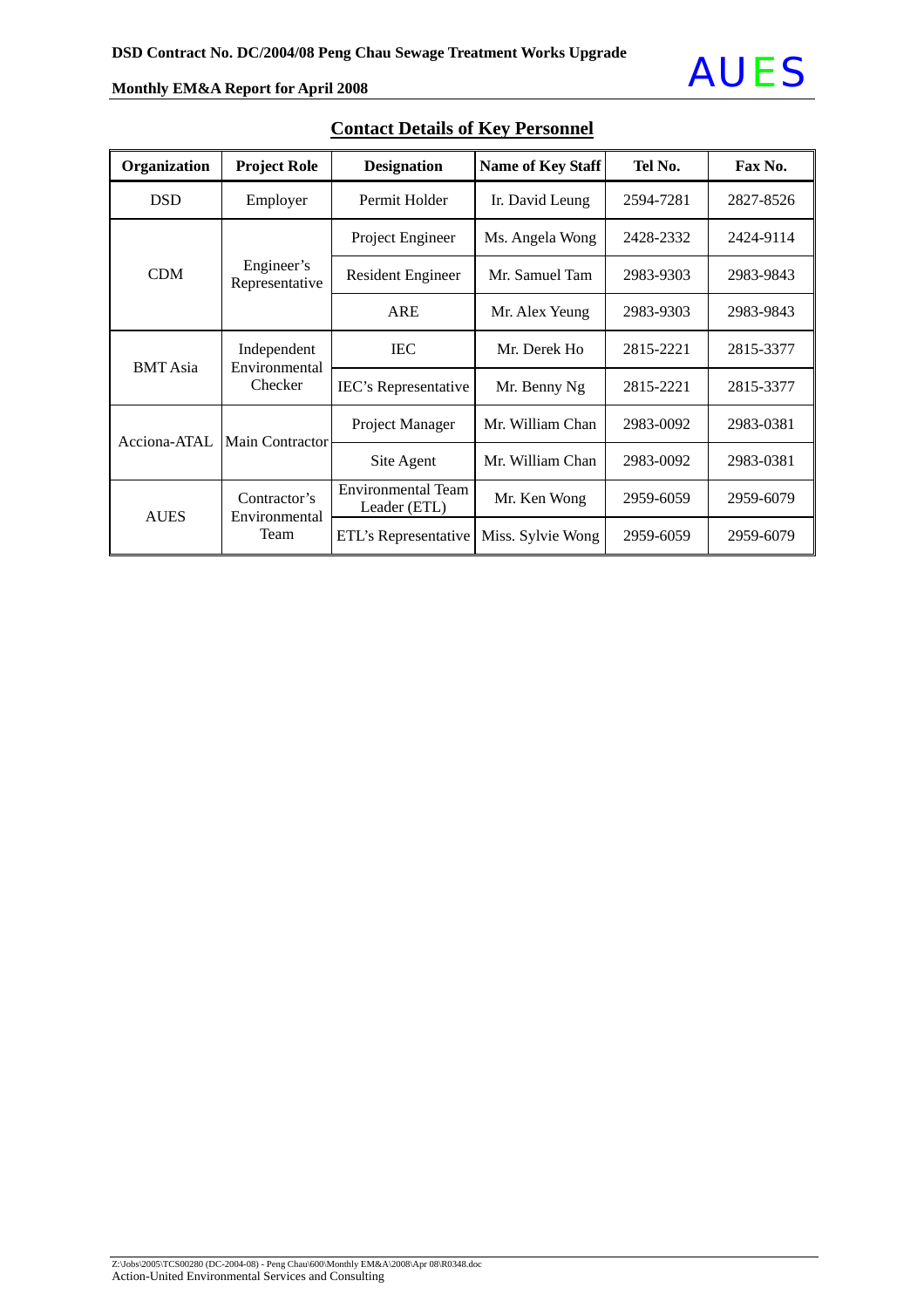

## **Appendix C**

### **Locations of Designated Monitoring Stations**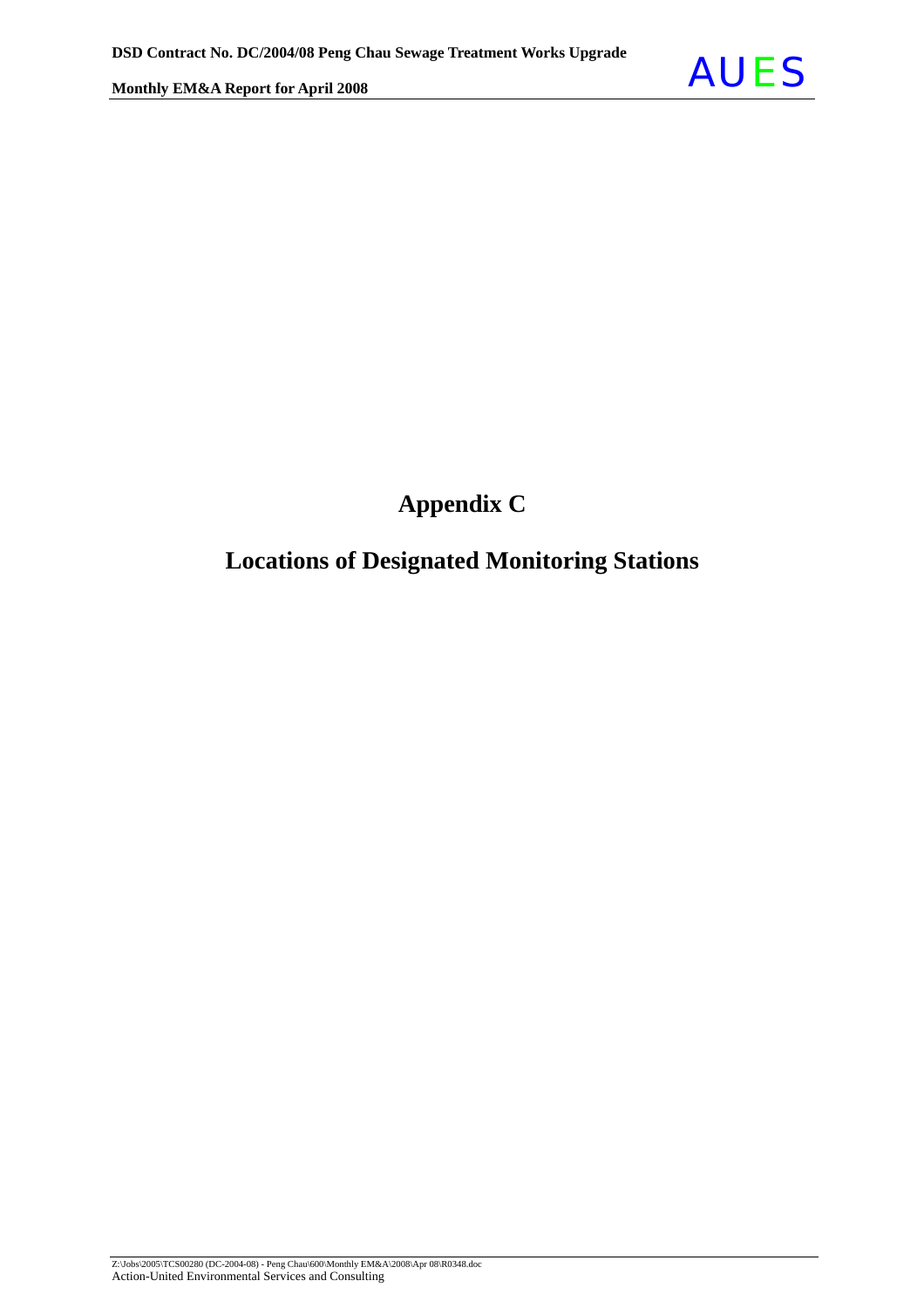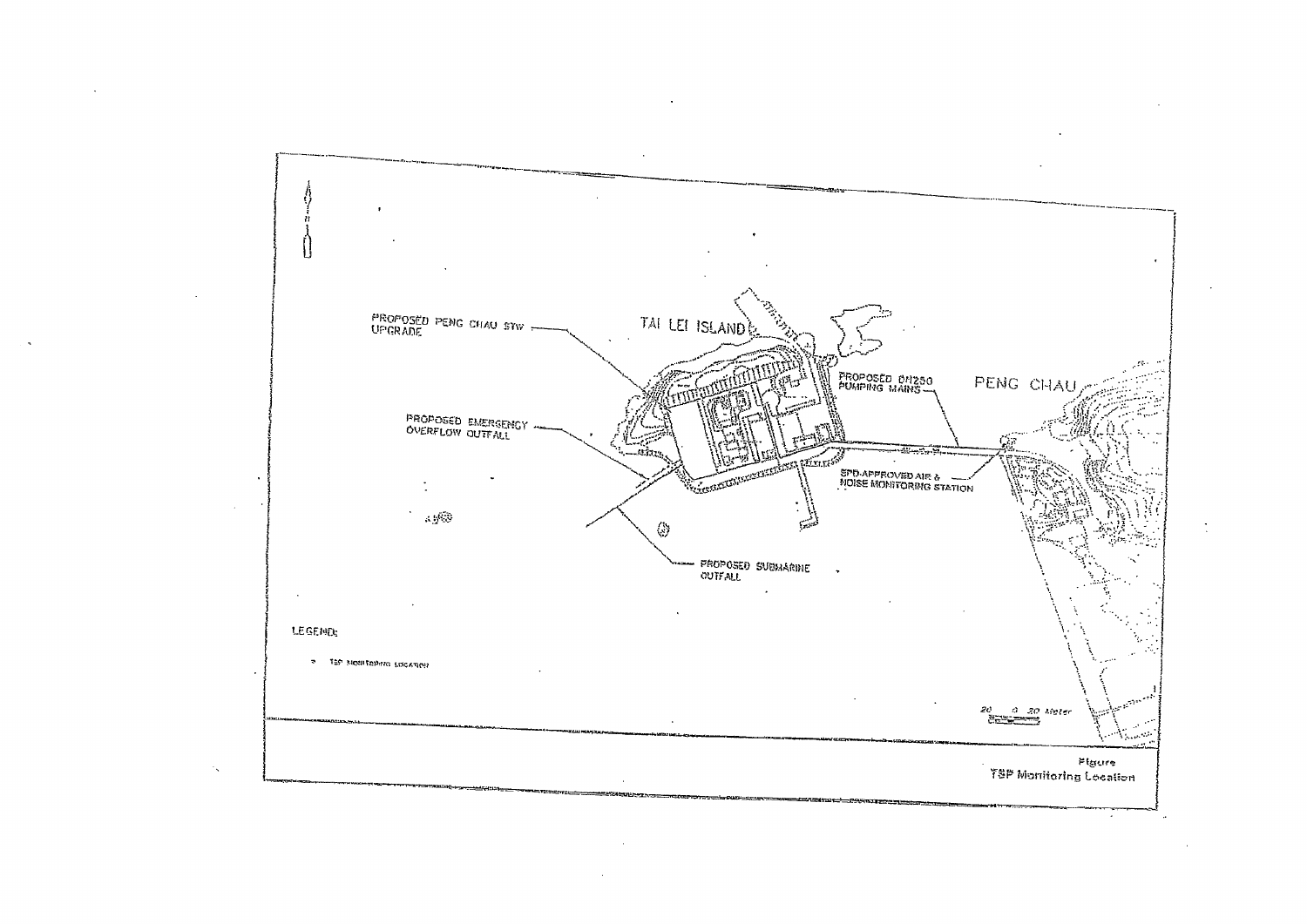

 $\sim$ i<br>San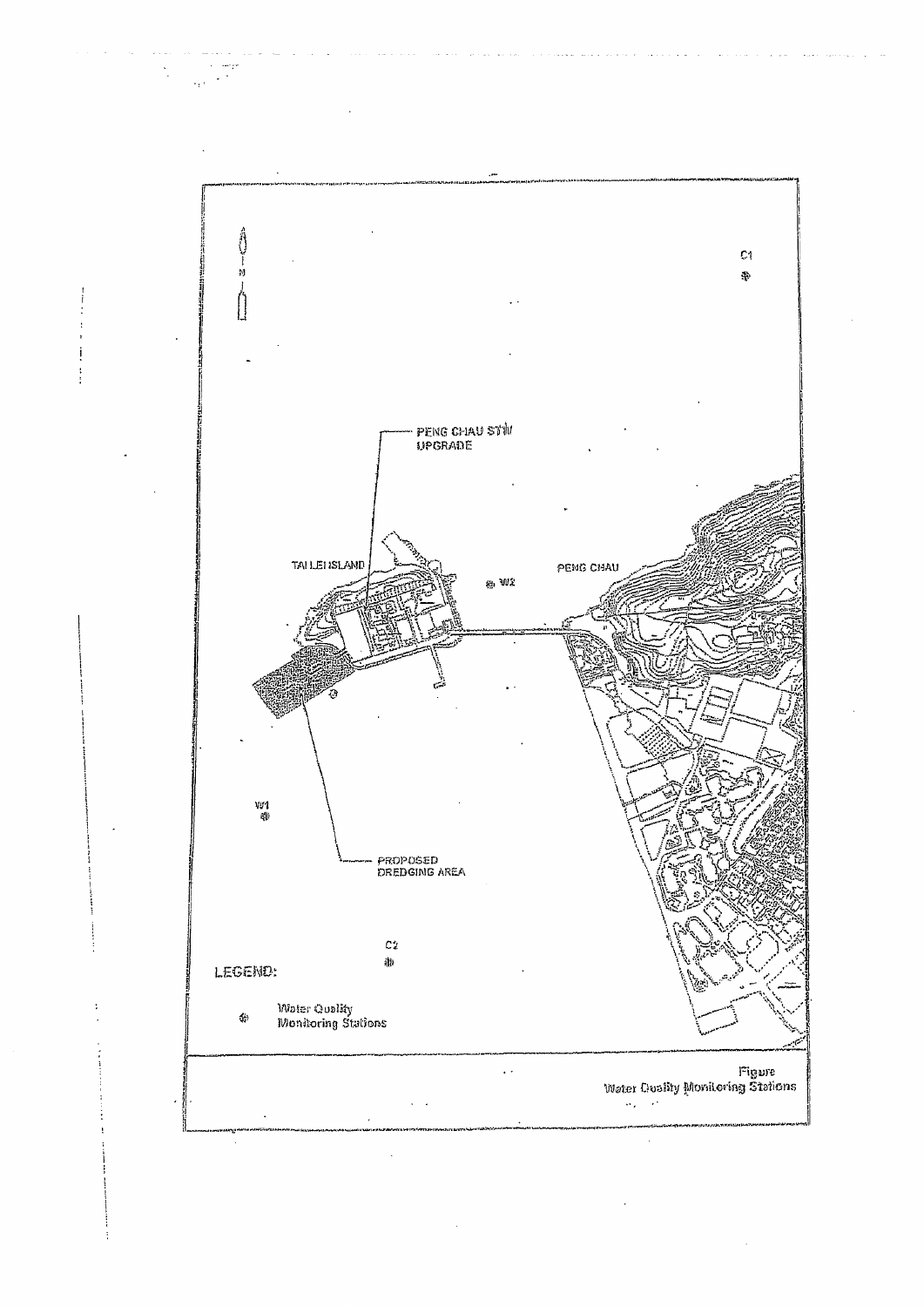## **Appendix D**

### **Equipment Calibration Certificates**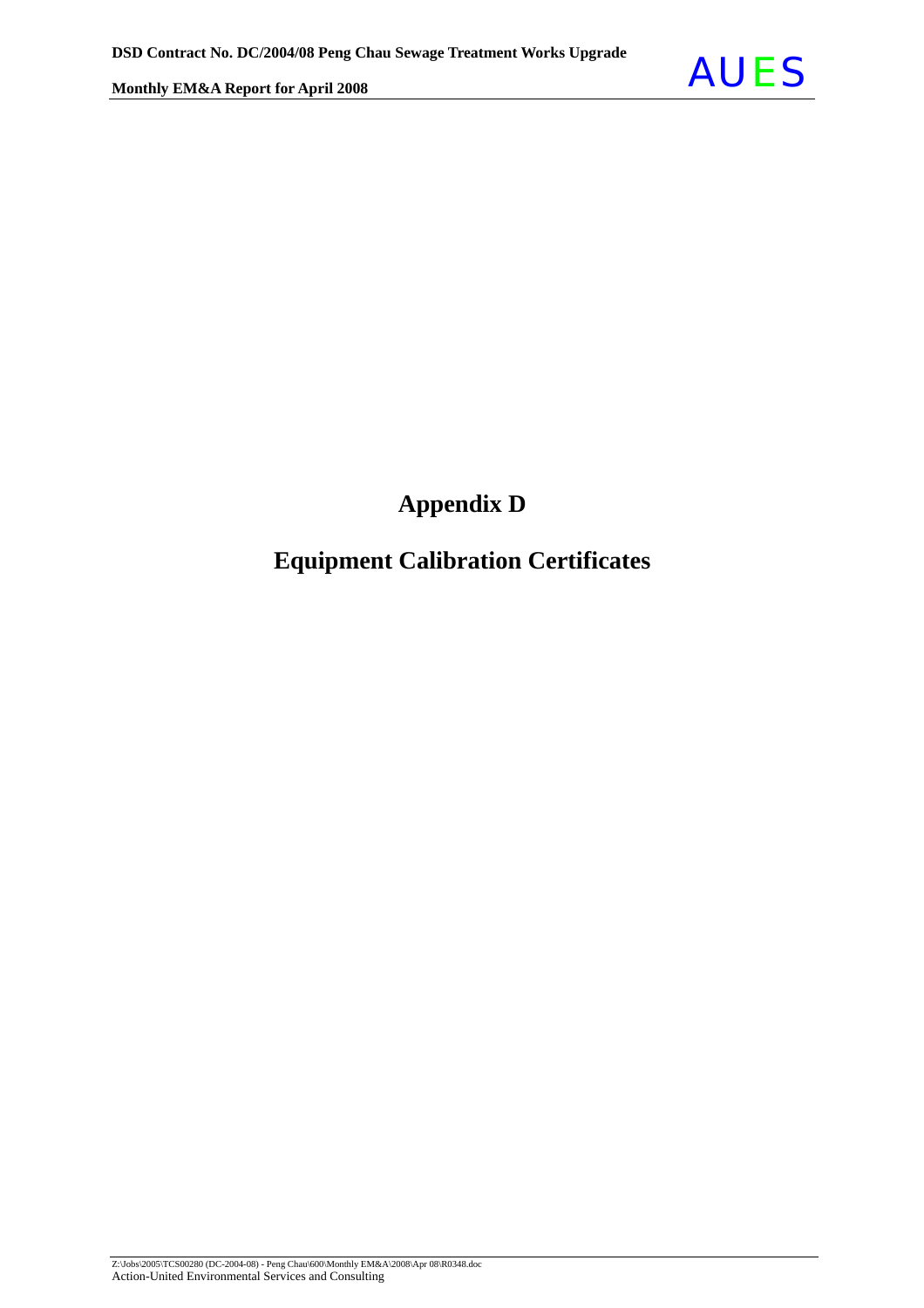#### **Equipment Calibration List for Peng Chau Sewage Treatment Works Upgrade Project**

| <b>Item</b> | Aspect       | <b>Description of Equipment</b>                     | <b>Serial No.</b> | Date of<br><b>Calibration</b> | Date of Next<br><b>Calibration</b> |
|-------------|--------------|-----------------------------------------------------|-------------------|-------------------------------|------------------------------------|
|             | Air          | Greasby Anderson GMWS2310 High Volume<br>Sampler    | AN1               | 06 Feb 08                     | 06 May 08                          |
| 2           |              | Sibata LD-3                                         | 362337            | $25 \text{ Jun } 07$          | 25 Jun 08                          |
| 3           | <b>Noise</b> | Bruel & Kjaer 4231 Acoustical Calibrator            | 2292167           | 22 Apr 08                     | 22 Apr 09                          |
| 4           |              | Bruel & Kjaer 2238 Integrating Sound Level<br>Meter | 2285721           | 22 Apr 08                     | 22 Apr 09                          |

Note:\* Calibration certificates will only be provided if monitoring equipment is re-calibrated or new.

*No marine* w*ater quality impact monitoring was required in this reporting period, since all marine based construction activities were completed on 01 August 2006. Post marine water quality monitoring was carried out from 02 August to 01 September 2006. Therefore, no water quality monitoring equipments calibration certificate was enclosed in this Monthly EM&A Report.*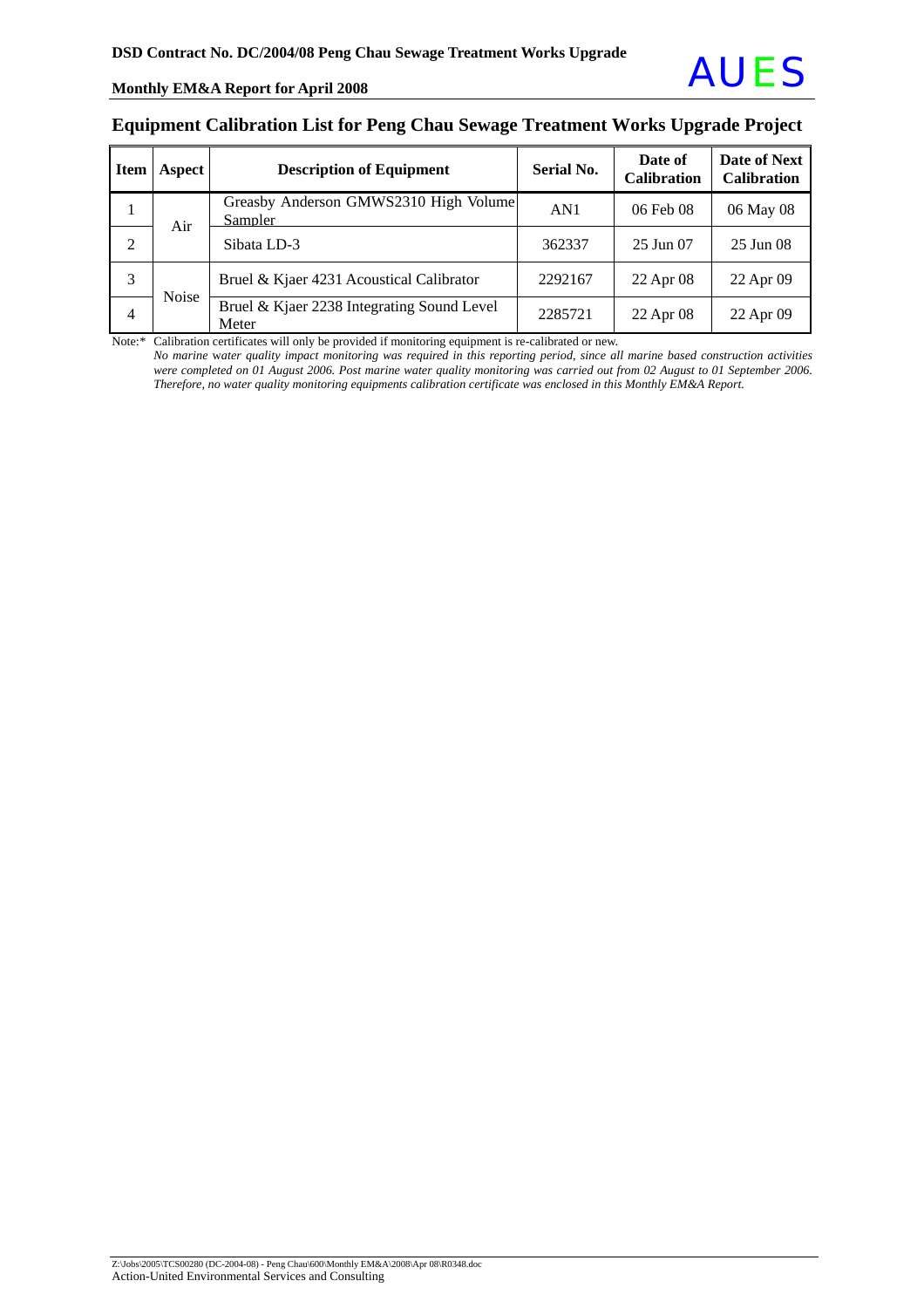

Certificate No.: C082015

# Certificate of Calibration

This is to certify that the equipment

Description : Acoustical Calibrator (EO081) Manufacturer: Bruel & Kjaer Model No.: 4231 Serial No.: 2326408

## has been calibrated for the specific items and ranges. The results are shown in the Calibration Report No. C082015.

The equipment is supplied by

Co. Name: Action-United Environmental Services and Consulting

Address: Unit A, 20/F., Gold King Industrial Building, 35-41 Tai Lin Pai Road, Kwai Chung, N.T.

Date of Issue: 22 April 2008

Certified by:

The test equipment used for testing are traceable to the National Standards as specified in this report. This report shall not be reproduced except in full and with prior written approval from this laboratory.

Calibration and Testing Laboratory of Sun Creation Engineering Limited

c/o 4/F, Tsing Shan Wan Exchange Building, 1 Hing On Lane, Tuen Mun, New Territories, Hong Kong Tel: 2927 2606 Fax: 2744 8986 E-mail: callab@suncreation.com Website: www.suncreation.com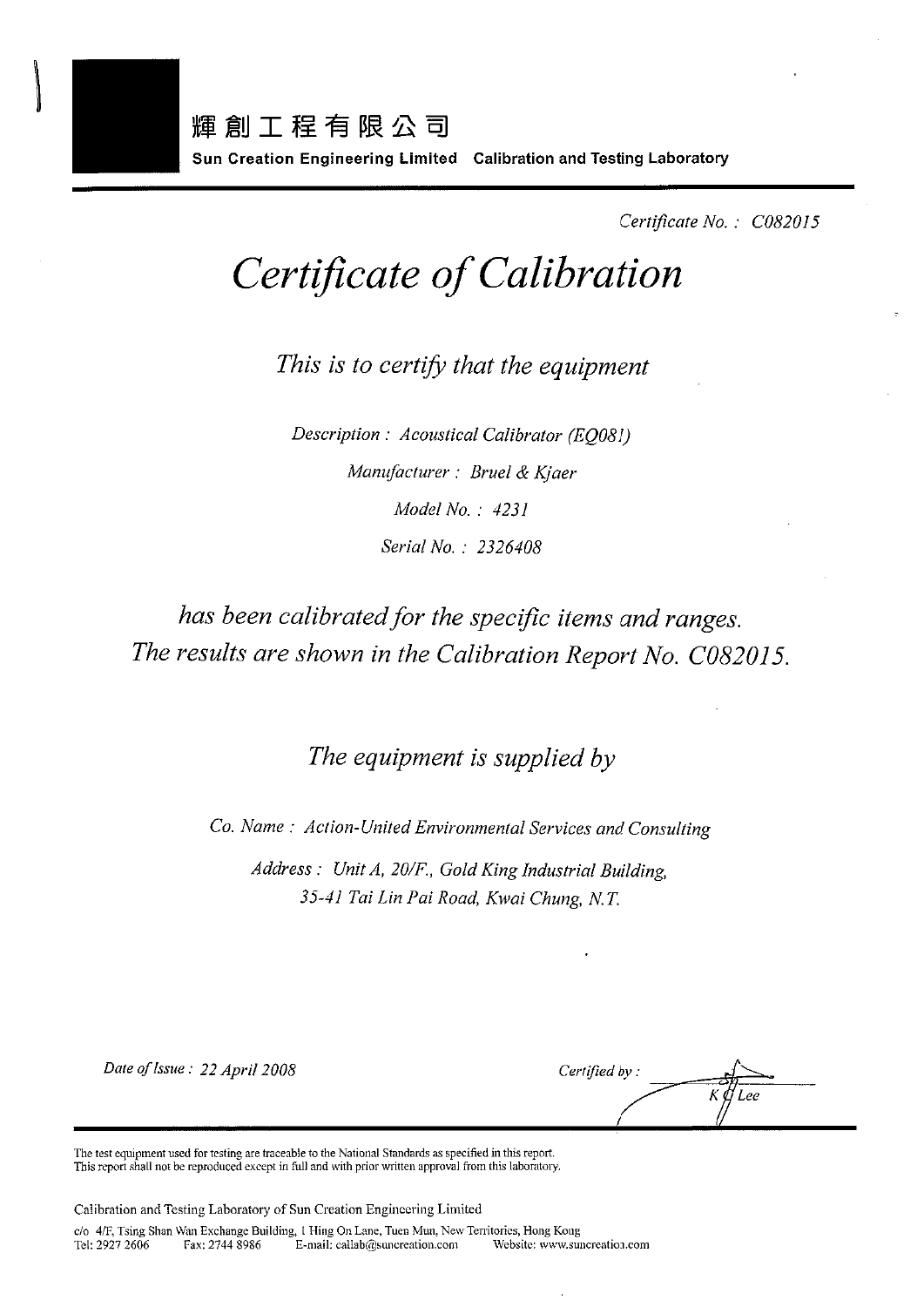

Certificate No.: C082027

# Certificate of Calibration

This is to certify that the equipment

Description: Integrating Sound Level Meter (EO065) Manufacturer: Bruel & Kjaer Model No.: 2238 Serial No.: 2337676

## has been calibrated for the specific items and ranges. The results are shown in the Calibration Report No. C082027.

The equipment is supplied by

Co. Name: Action-United Environmental Services and Consulting

Address: Unit A, 20/F., Gold King Industrial Building, 35-41 Tai Lin Pai Road, Kwai Chung, N.T.

Date of Issue: 22 April 2008

Certified by: ΚØ Lee

The test equipment used for testing are traceable to the National Standards as specified in this report. This report shall not be reproduced except in full and with prior written approval from this laboratory.

Calibration and Testing Laboratory of Sun Creation Engineering Limited

c/o 4/F, Tsing Shan Wan Exchange Building, 1 Hing On Lane, Tuen Mun, New Territories, Hong Kong Tel: 2927 2606 Fax: 2744 8986 E-mail: callab@suncreation.com Website: www.suncreation.com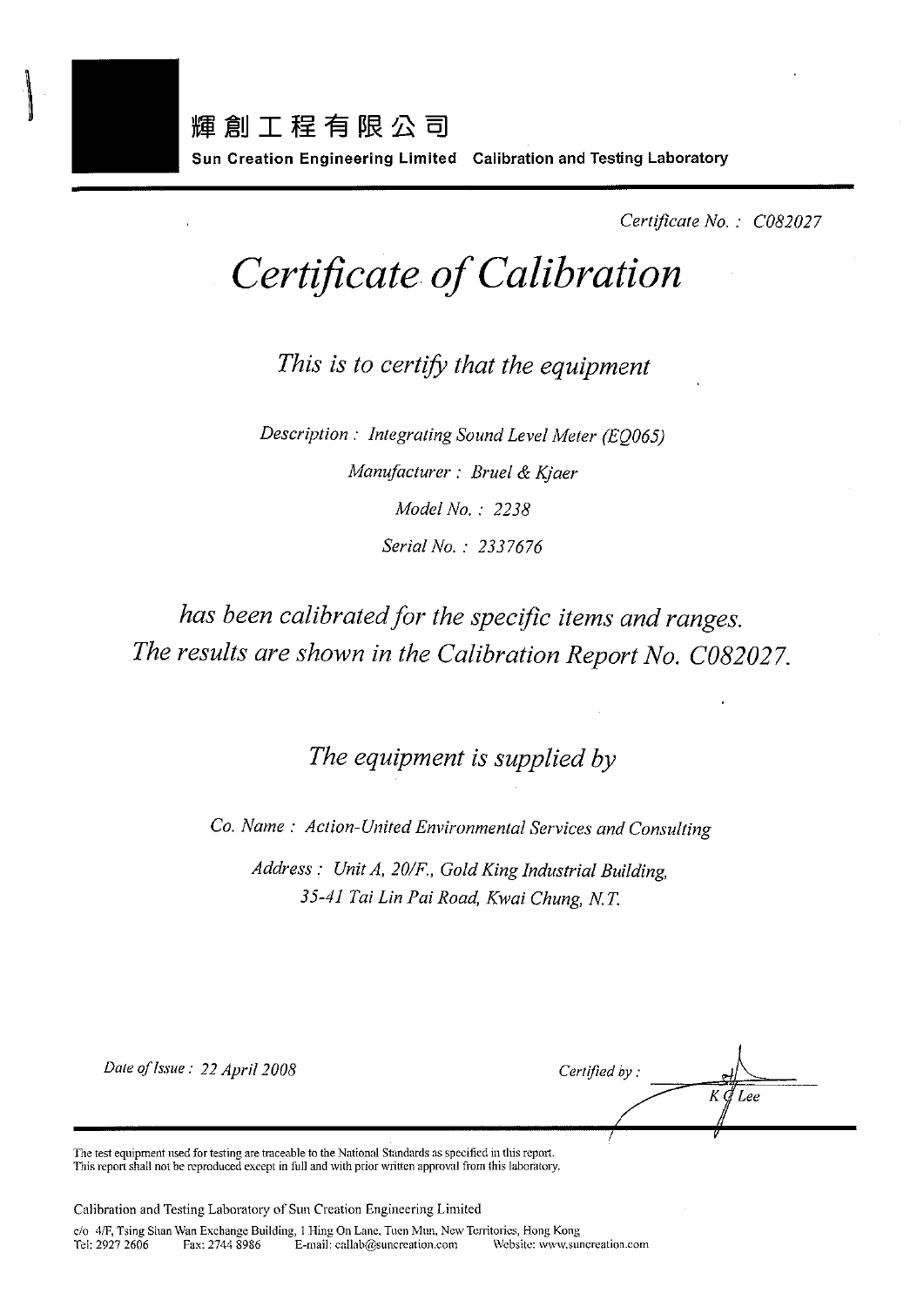## **Appendix E**

### **Impact Monitoring Schedules**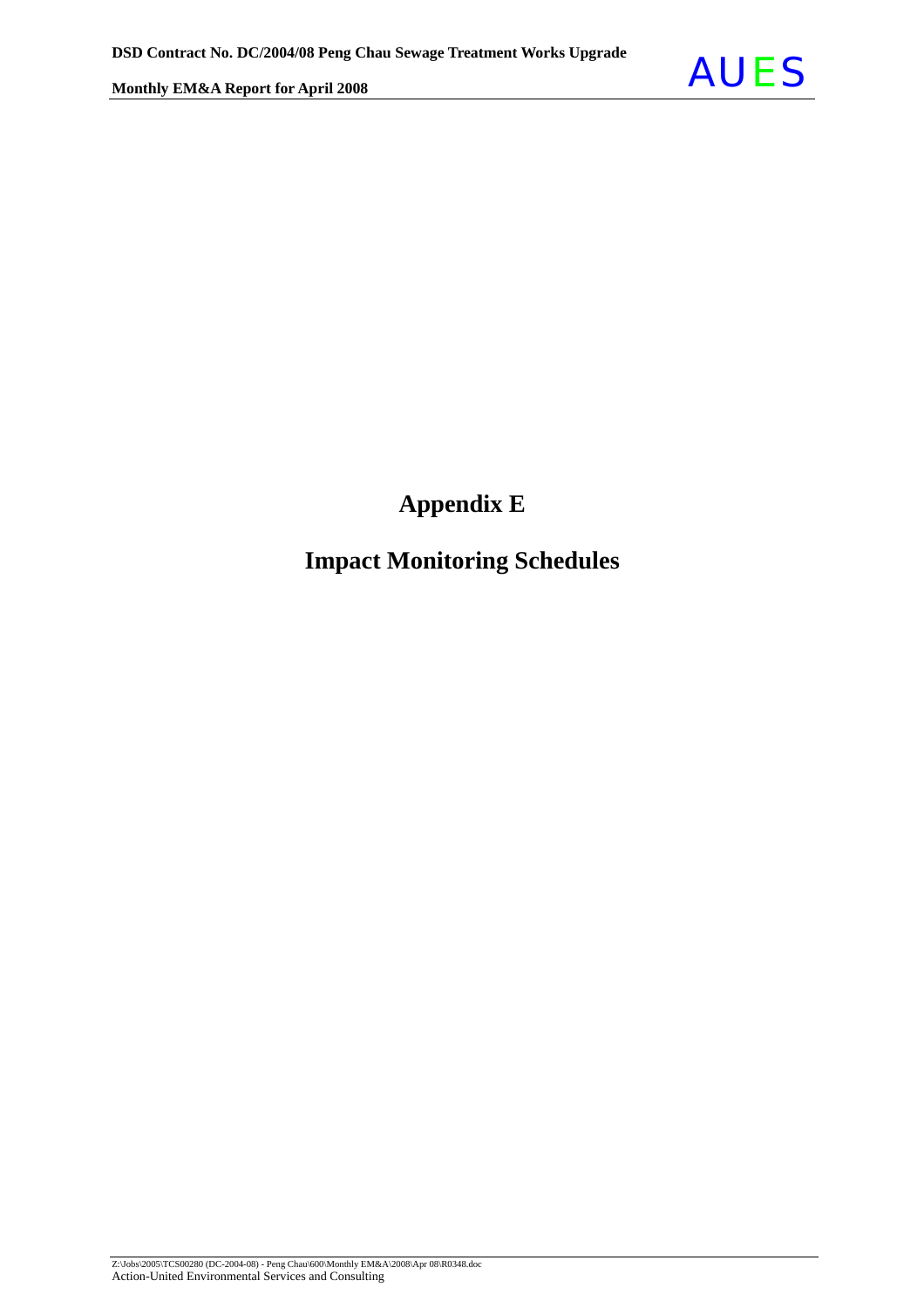

|                 | <b>Date</b>              |            | <b>Air Quality</b> | <b>Noise Monitoring</b> |
|-----------------|--------------------------|------------|--------------------|-------------------------|
|                 |                          | 1-Hour TSP | 24-Hour TSP        |                         |
| 1-Apr -08       | Tue                      |            |                    |                         |
| 2-Apr -08       | Wed                      |            |                    |                         |
| $3-Apr-08$      | Thu                      |            |                    |                         |
| 4-Apr -08       | Fri                      |            |                    |                         |
| 5-Apr -08       | Sat                      |            |                    |                         |
| $6$ -Apr $-08$  | Sun                      |            |                    |                         |
| 7-Apr - 08      | Mon                      |            |                    |                         |
| 8-Apr -08       | Tue                      |            |                    |                         |
| 9-Apr -08       | Wed                      |            |                    |                         |
| 10-Apr -08      | Thu                      |            |                    |                         |
| 11-Apr -08      | Fri                      |            |                    |                         |
| 12-Apr -08      | Sat                      |            |                    |                         |
| 13-Apr -08      | Sun                      |            |                    |                         |
| 14-Apr -08      | Mon                      |            |                    |                         |
| 15-Apr -08      | Tue                      |            |                    |                         |
| 16-Apr -08      | Wed                      |            |                    |                         |
| 17-Apr - 08     | Thu                      |            |                    |                         |
| 18-Apr -08      | Fri                      |            |                    |                         |
| 19-Apr -08      | Sat                      |            |                    |                         |
| $20-Apr-08$     | Sun                      |            |                    |                         |
| $21-Apr -08$    | Mon                      |            |                    |                         |
| 22-Apr -08      | Tue                      |            |                    |                         |
| 23-Apr -08      | Wed                      |            |                    |                         |
| $24$ -Apr $-08$ | Thu                      |            |                    |                         |
| 25-Apr -08      | Fri                      |            |                    |                         |
| $26$ -Apr $-08$ | Sat                      |            |                    |                         |
| 27-Apr -08      | Sun                      |            |                    |                         |
| 28-Apr -08      | Mon                      |            |                    |                         |
| $29$ -Apr $-08$ | Tue                      |            |                    |                         |
| 30-Apr -08      | Wed                      |            |                    |                         |
|                 | <b>Monitoring Day</b>    |            |                    |                         |
|                 | Sunday or Public Holiday |            |                    |                         |

### **Impact Monitoring Schedules in this Reporting Month**

*No Water Quality Monitoring was required in this reporting period, since all marine based construction activities were completed on 01 August 2006. Post Water Quality was carried out from 02 August to 01 September 2006, monitoring results were presented in the pervious Monthly EM&A Report (September 2006)*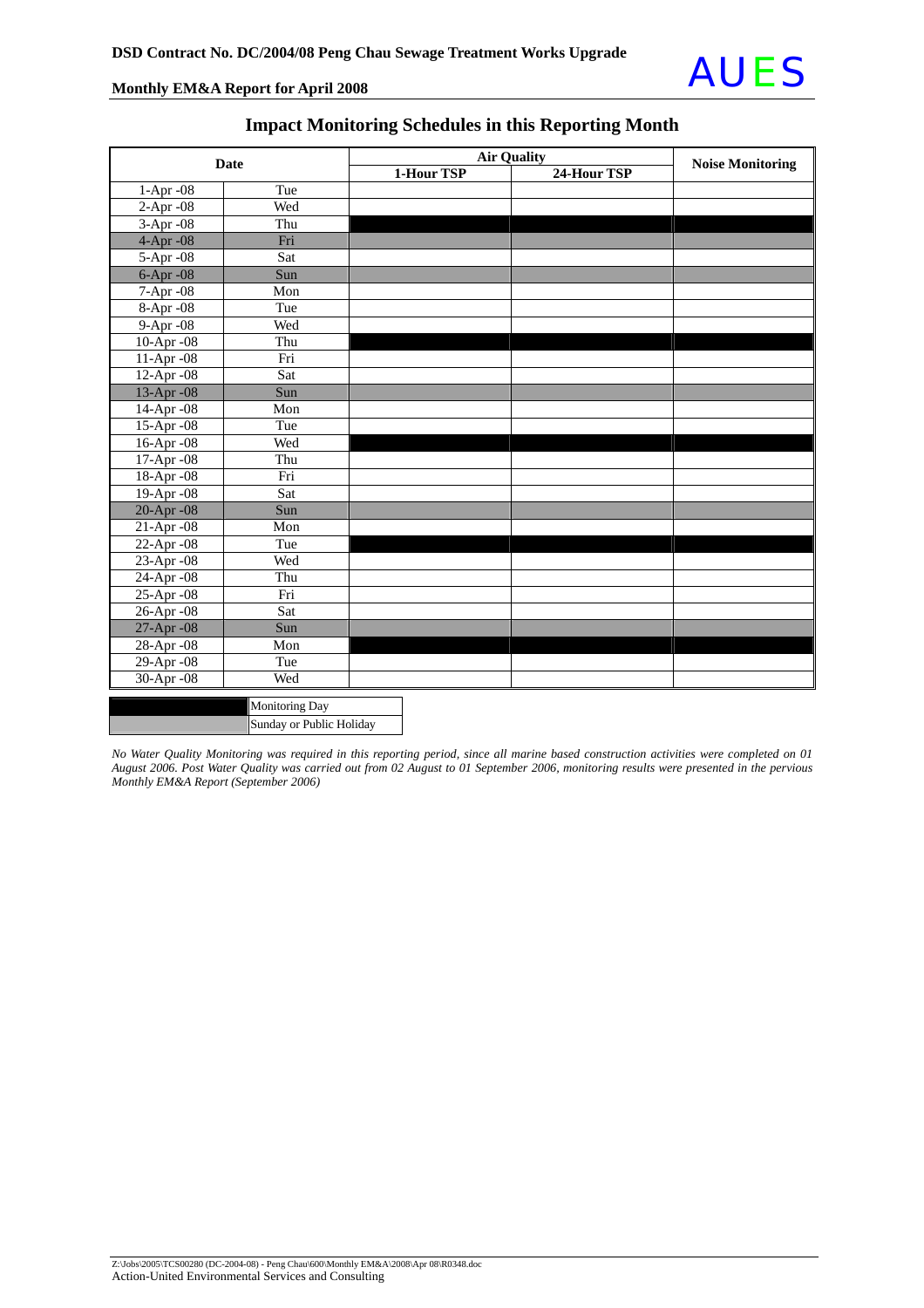

### **Impact Monitoring Schedules in the Next Reporting Month**

|                           | Date |            | <b>Air Quality</b> | <b>Noise Monitoring</b> |
|---------------------------|------|------------|--------------------|-------------------------|
|                           |      | 1-Hour TSP | 24-Hour TSP        |                         |
| 1-May-08                  | Thu  |            |                    |                         |
| $2-May-08$                | Fri  |            |                    |                         |
| 3-May-08                  | Sat  |            |                    |                         |
| 4-May-08                  | Sun  |            |                    |                         |
| 5-May-08                  | Mon  |            |                    |                         |
| $6$ -May- $\overline{08}$ | Tue  |            |                    |                         |
| 7-May-08                  | Wed  |            |                    |                         |
| 8-May-08                  | Thu  |            |                    |                         |
| 9-May-08                  | Fri  |            |                    |                         |
| 10-May-08                 | Sat  |            |                    |                         |
| 11-May-08                 | Sun  |            |                    |                         |
| 12-May-08                 | Mon  |            |                    |                         |
| 13-May-08                 | Tue  |            |                    |                         |
| 14-May-08                 | Wed  |            |                    |                         |
| 15-May-08                 | Thu  |            |                    |                         |
| 16-May-08                 | Fri  |            |                    |                         |
| 17-May-08                 | Sat  |            |                    |                         |
| 18-May-08                 | Sun  |            |                    |                         |
| 19-May-08                 | Mon  |            |                    |                         |
| 20-May-08                 | Tue  |            |                    |                         |
| 21-May-08                 | Wed  |            |                    |                         |
| 22-May-08                 | Thu  |            |                    |                         |
| 23-May-08                 | Fri  |            |                    |                         |
| 24-May-08                 | Sat  |            |                    |                         |
| 25-May-08                 | Sun  |            |                    |                         |
| 26-May-08                 | Mon  |            |                    |                         |
| 27-May-08                 | Tue  |            |                    |                         |
| 28-May-08                 | Wed  |            |                    |                         |
| 29-May-08                 | Thu  |            |                    |                         |
| 30-May-08                 | Fri  |            |                    |                         |
| 31-May-08                 | Sat  |            |                    |                         |

Monitoring Day **Sunday or Public Holiday**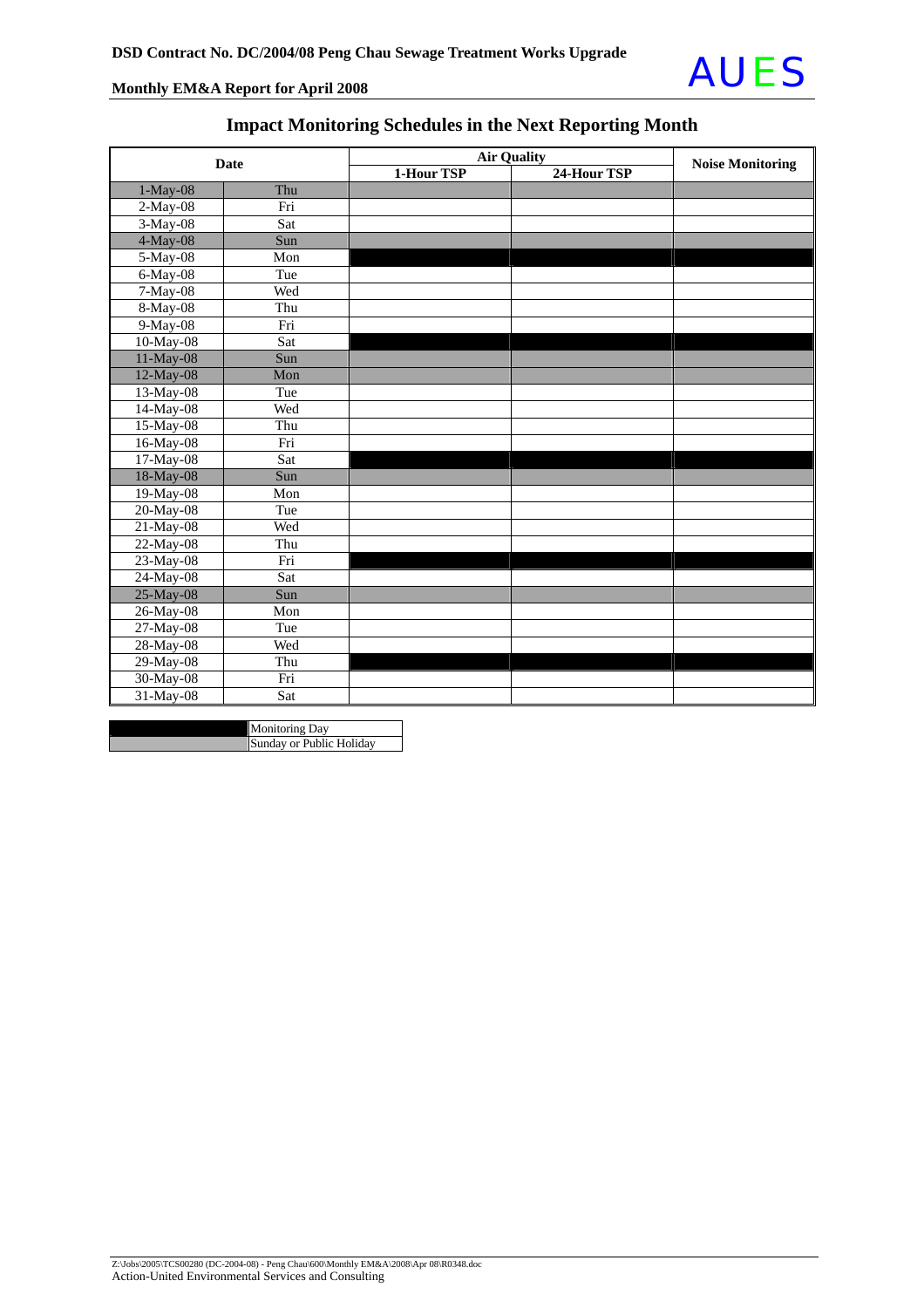

## **Appendix F**

### **Graphical Plots of Air Quality and Construction Noise Monitoring Results**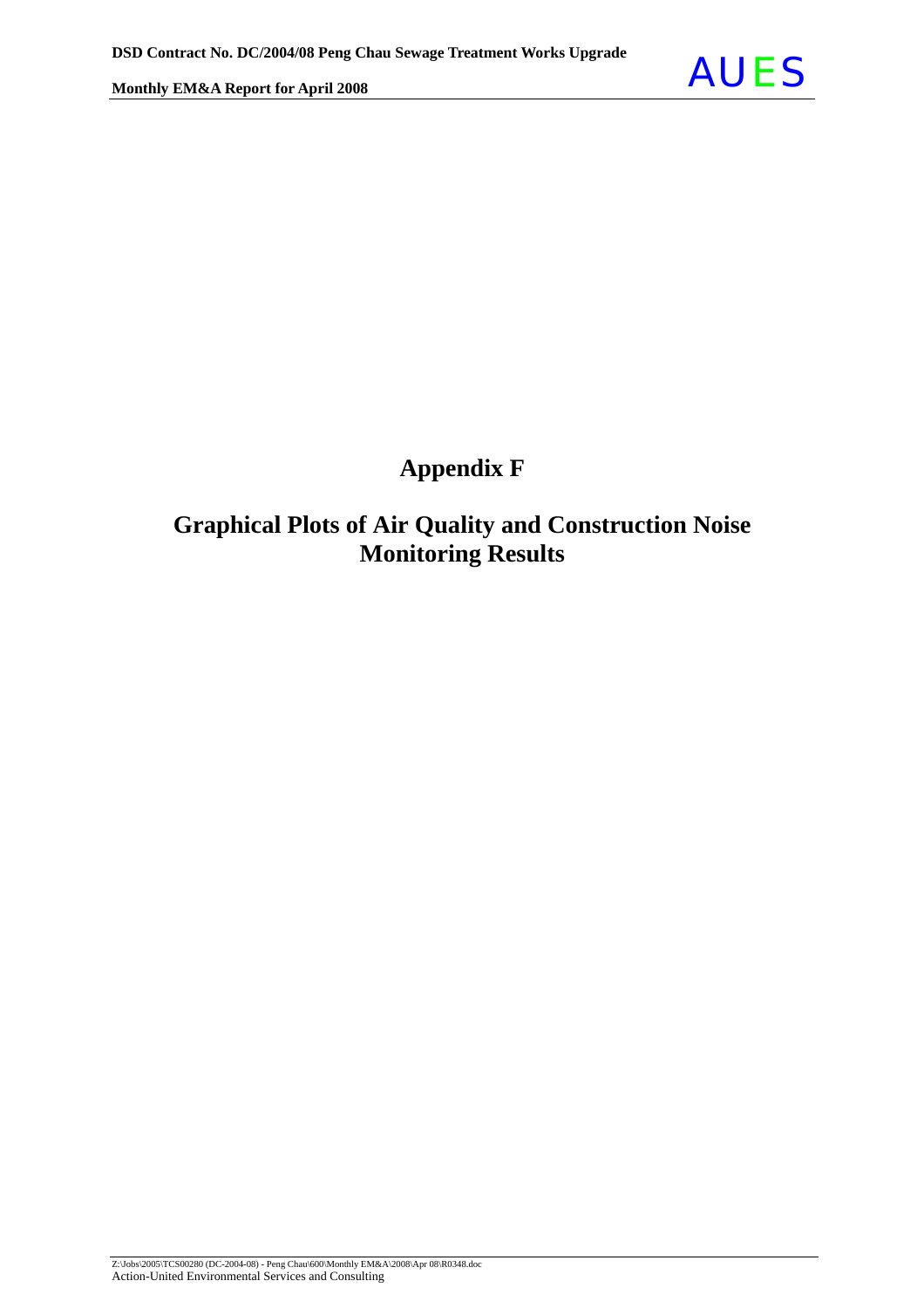

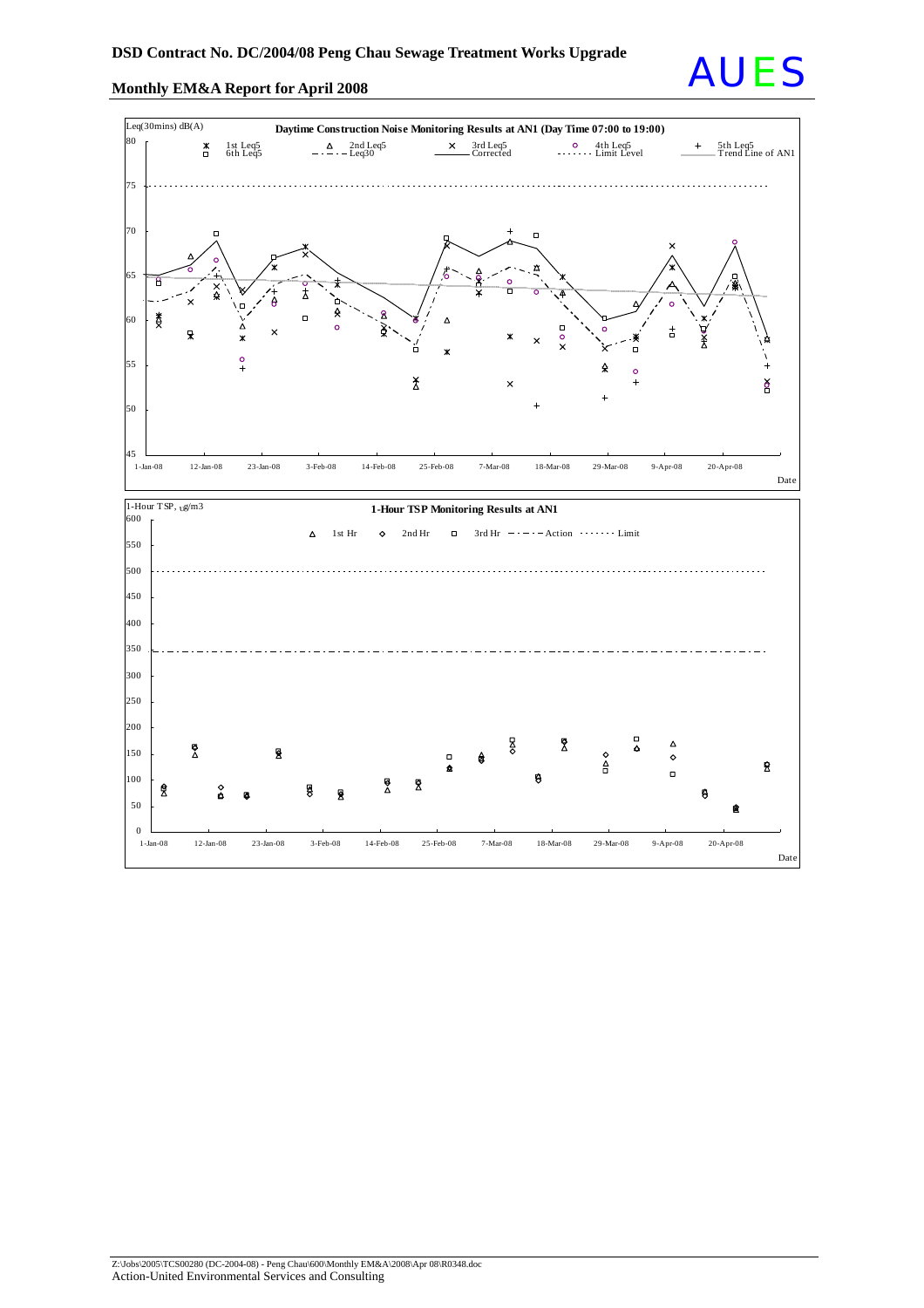

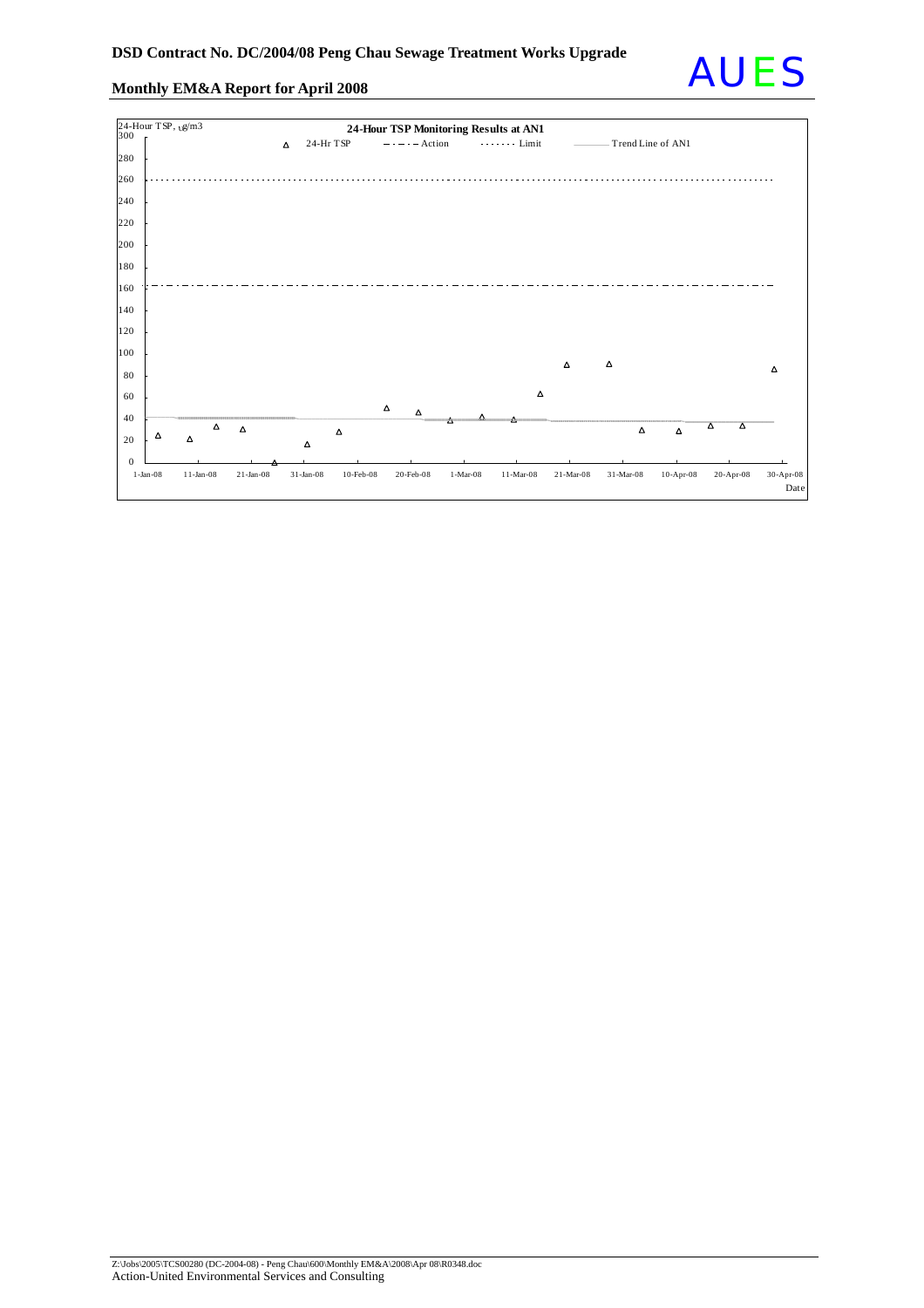

## **Appendix G**

## **Meteorological Data in the Reporting Period**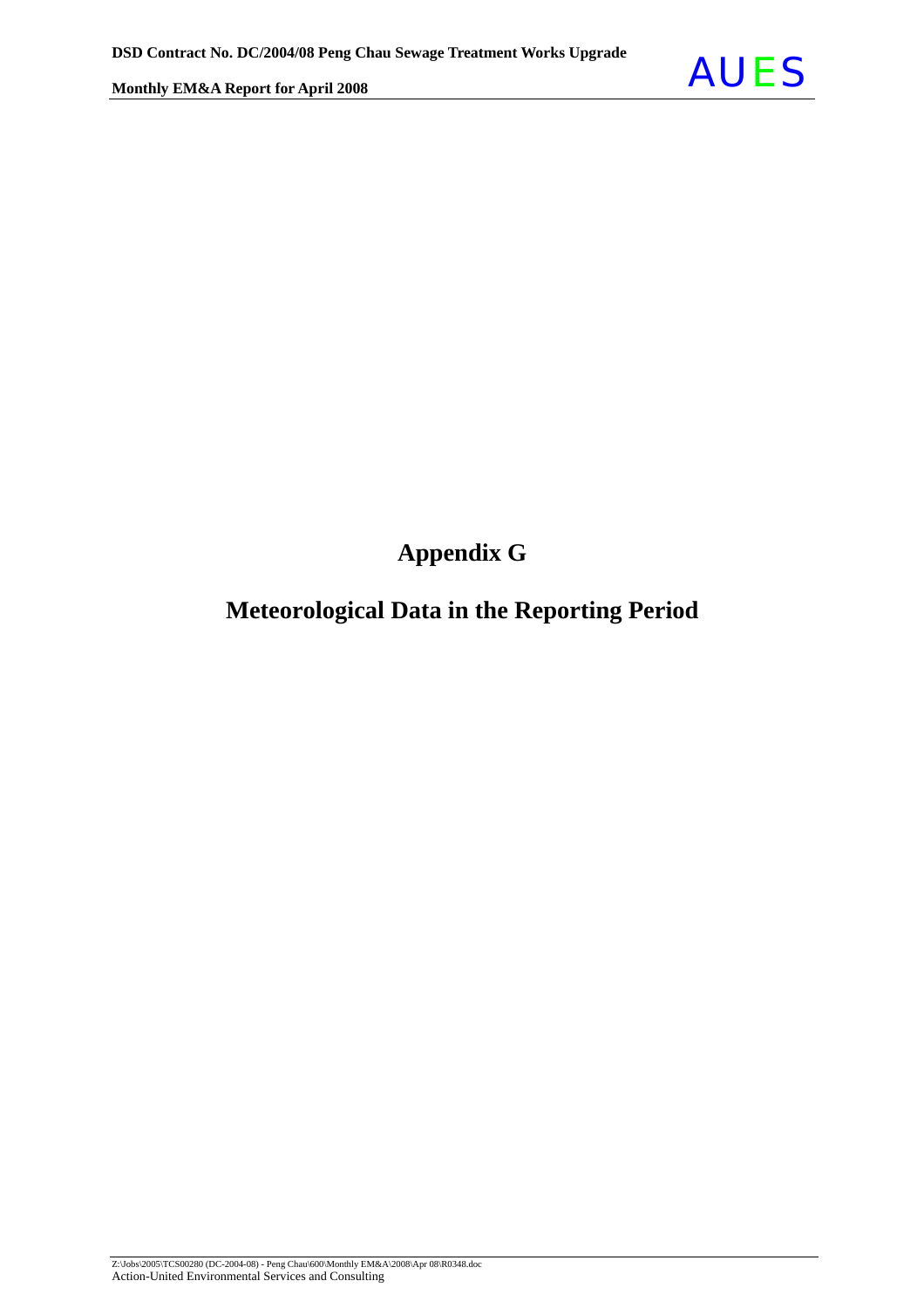

|             |     |                                                      |                                         |                                                                | <b>Peng Chau Weather Station</b> |                                                   |                          |
|-------------|-----|------------------------------------------------------|-----------------------------------------|----------------------------------------------------------------|----------------------------------|---------------------------------------------------|--------------------------|
| Date        |     | Weather                                              | <b>Total</b><br><b>Rainfall</b><br>(mm) | <b>Mean Air</b><br><b>Temperature</b><br>$({}^{\circ}{\rm C})$ | Wind<br><b>Speed</b><br>(km/h)   | Mean<br><b>Relative</b><br><b>Humidity</b><br>(%) | Wind<br><b>Direction</b> |
| $1-Apr-08$  | Tue | cloudy/rain/mist/fresh/strong                        | 4.3                                     | 17                                                             | 40.2                             | 92.5                                              | E                        |
| $2-Apr-08$  | Wed | cloudy/rain/mist/moderate                            | 0.7                                     | 18.2                                                           | 23.5                             | 90.5                                              | E                        |
| 3-Apr-08    | Thu | humid/misty/rain/moderate/fresh                      | 1.4                                     | 18.1                                                           | 16                               | 92.7                                              | N/NW                     |
| $4-Apr-08$  | Fri |                                                      |                                         |                                                                |                                  | Holiday                                           |                          |
| $5-Apr-08$  | Sat | cloudy/sunny periods/moderate                        | Trace                                   | 22.7                                                           | 13                               | 87                                                | E                        |
| $6-Apr-08$  | Sun | fine/cloudy/moderate                                 | $\mathbf{0}$                            | 23.8                                                           | 6                                | 83.5                                              | S                        |
| $7-Apr-08$  | Mon | fine/cloudy/moderate                                 | $\Omega$                                | 25.3                                                           | $\overline{4}$                   | 88                                                | N/NE                     |
| $8-Apr-08$  | Tue | sunny periods/isolated<br>showers/cloudy/moderate    | $\mathbf{0}$                            | 25.5                                                           | 7.5                              | 85.7                                              | S/SE                     |
| $9-Apr-08$  | Wed | sunny intervals/cloudy/moderate                      | Trace                                   | 25                                                             | 7.5                              | 91                                                | S/SE                     |
| $10-Apr-08$ | Thu | cloudy/fog/light winds/moderate/rain                 | Trace                                   | 25.8                                                           | 6.5                              | 90.5                                              | S/SE                     |
| $11-Apr-08$ | Fri | cloudy/mist/rain/moderate/fresh                      | Trace                                   | 22.7                                                           | 20.5                             | 90                                                | S/SE                     |
| 12-Apr-08   | Sat | cloudy/mist/rain/moderate/fresh                      | Trace                                   | 23                                                             | 19.5                             | 89.5                                              | E                        |
| 13-Apr-08   | Sun | cloudy/mist/rain/moderate/fresh                      | 1.3                                     | 22.4                                                           | 18                               | 90.5                                              | E                        |
| $14-Apr-08$ | Mon | sunny periods/cloudy/moderate/fresh                  | $\mathbf{0}$                            | 23.1                                                           | 20                               | 84                                                | $\mathbf E$              |
| 15-Apr-08   | Tue | sunny periods/cloudy/moderate                        | $\mathbf{0}$                            | 23.5                                                           | 18.2                             | 81                                                | $\mathbf E$              |
| 16-Apr-08   | Wed | fine/hot/light winds                                 | $\mathbf{0}$                            | 25                                                             | 11.5                             | 80                                                | $\mathbf E$              |
| 17-Apr-08   | Thu | cloudy/rain/light winds/fresh                        | Trace                                   | 25.4                                                           | 7                                | 83                                                | S                        |
| 18-Apr-08   | Fri | cloudy/rain/fresh/strong                             | Trace                                   | 22.4                                                           | 28                               | 81                                                | E                        |
| 19-Apr-08   | Sat | fresh/strong/gale/overcast/rain/squall               | 237.4                                   | 22.2                                                           | 46                               | 85                                                | E                        |
| $20-Apr-08$ | Sun | sunny periods/isolated showers/moderate              | $\overline{0}$                          | 25.4                                                           | 6.5                              | 93                                                | S/SE                     |
| $21-Apr-08$ | Mon | sunny periods/isolated showers/moderate              | Trace                                   | 25.8                                                           | 6.5                              | 90                                                | S/SE                     |
| 22-Apr-08   | Tue | fine/isolated showers/cloudy/light<br>winds/moderate | $\mathbf{0}$                            | 26                                                             | 6                                | 84                                                | S/SE                     |
| $23-Apr-08$ | Wed | cloudy/rain/moderate/fresh                           | 0.4                                     | 21.2                                                           | 14                               | 76                                                | <b>NW</b>                |
| 24-Apr-08   | Thu | cloudy/haze/moderate                                 | 0.1                                     | 19.9                                                           | 16.5                             | 74                                                | N/NW                     |
| 25-Apr-08   | Fri | cloudy/rain/moderate                                 | 0.7                                     | 20                                                             | 11.5                             | 74.2                                              | E                        |
| 26-Apr-08   | Sat | bright/haze/light winds                              | Trace                                   | 22.4                                                           | 11.5                             | 72.5                                              | NW                       |
| $27-Apr-08$ | Sun | bright/haze/light winds                              | Trace                                   | 23                                                             | 17.2                             | 83                                                | E                        |
| 28-Apr-08   | Mon | cloudy/moderate                                      | 7.8                                     | 21.4                                                           | 16.7                             | 84                                                | <b>NW</b>                |
| 29-Apr-08   | Tue | cloudy/sunny intervals/moderate                      | Trace                                   | 22.5                                                           | 10.5                             | 81.5                                              | Ε                        |
| 30-Apr-08   | Wed | cloudy/sunny intervals/haze/light winds              | Trace                                   | 23.8                                                           | 15.5                             | 81.5                                              | E                        |

### **Meteorological Data Extracted from HKO in the Reporting Period**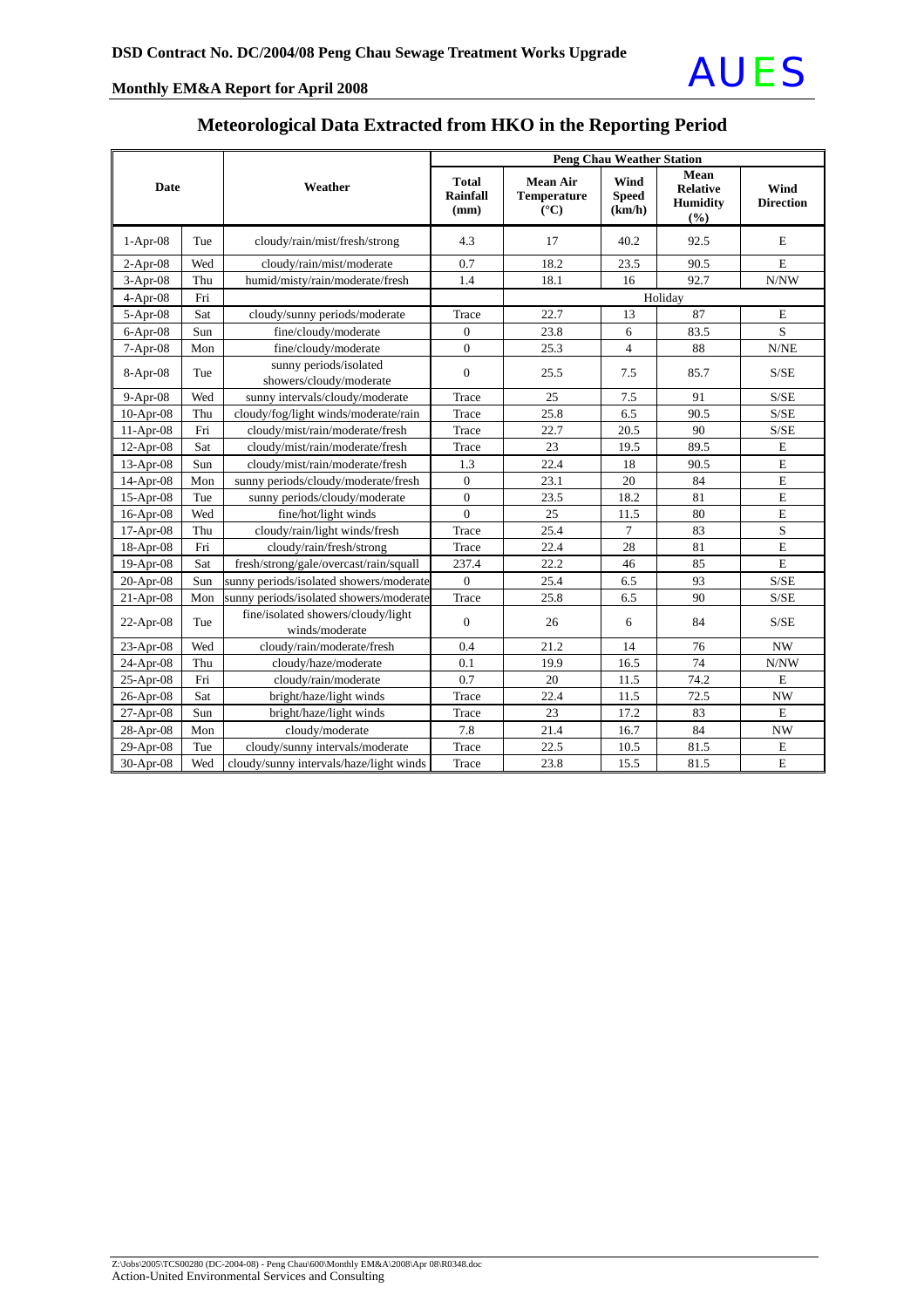## **Appendix H**

### **Three-Month Rolling Program**